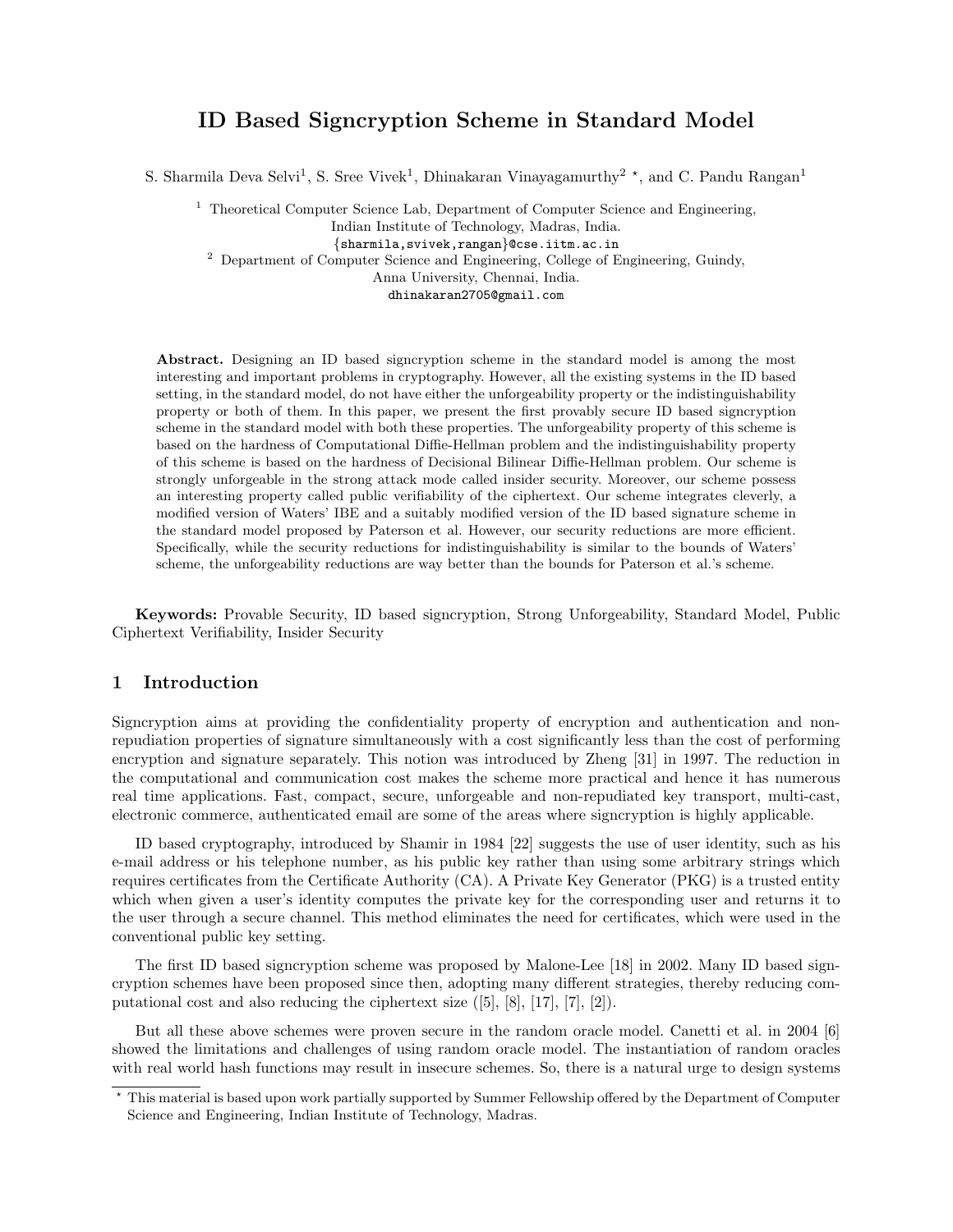that are secure in standard model. It should be noted that the systems that are secure in standard model are in general computationally more expensive than the systems that are secure in random oracle model. We need to pay such an extra cost due to more stringent demands of standard models.

The first ID based signcryption scheme without random oracles was proposed by Yu et al. in 2009 [28] based on Waters' ID based encryption [26]. But their scheme was shown CPA insecure by Wang et al. [24], Zhang et al. [30] and Zhang [29]. Zhang [29] also showed that [28] is SUF-insecure. Meanwhile, Ren and Gu [27] proposed a Signcryption scheme based on Gentry's IBE [9] but it was shown by Wang et al. [25] that it has neither confidentiality nor existential unforgeability. An improved semantically secure scheme was proposed by Jin, Wen and Du [11] again based on Waters IBE but Li et al. [13] showed that the scheme in [11] satisfies neither IND-CCA2 property nor EUF-CMA property. Zhang [29] also proposed a new scheme. But Li et al. in 2011 [15] showed that Zhang's scheme [29] did not have IND-CPA property and they proposed a new scheme claiming it to have both IND-CCA2 and EUF-CMA properties. But the new scheme in [15] satisfies neither IND-CCA2 property nor EUF-CMA property as shown by Selvi et al. in [21]. Li et al. [14] proposed another scheme based on IBE proposed by Kiltz et al. [12] and IBS proposed by Paterson et al. [20]. But Selvi et al. [21] have also shown that there are inconsistencies in the proof of security of [14], thus concluding that all the ID based signcryption schemes proposed till now for the standard model are not provably secure. Selvi et al. [21] have also concluded that achieving a provably secure ID based signcryption scheme in the standard model through direct combination of an ID based signature scheme and an ID based encryption scheme can only be done by the Sign then Encrypt approach. However, for any Sign then Encrypt scheme, cost of signcryption = cost of signature+cost of encryption. But our objective of designing a signcryption scheme is to have a scheme that has cost of signcryption  $\lt$  cost of signature + cost of encryption [31]. Hence we need to take a fresh look at the design of the signcryption protocol and arrive at an efficient customized scheme of signcryption. In the subsequent section we present one such novel scheme and formally prove its security.

Hea An, Dodis and Rabin in 2002 [1] introduced the notion of strong unforgeability, to avoid the problems due to malleability. If a scheme is malleable, then an adversary can produce a valid signature on a message when another valid signature on the same message is available. So, they proved the unforgeability property of their signcryption scheme using this strong notion. A signature scheme becomes non-malleable when it satisfies this property. There are several transformations available in literature to convert an EUF-CMA secure scheme to a SUF-CMA secure scheme for signature schemes. Some of the transformations available for the standard model are the transformations proposed by Boneh et al. [4], Bellare et al. [3], Teranishi et al. [23] and Huang et al. [10].

The *public ciphertext verifiability* property of a scheme is very useful in low power devices. This property allows any third party application, like firewalls, to verify the validity of the sender and ciphertext without any interaction with the receiver i.e without knowing the receiver's secret key. This will allow the application to prevent the ciphertexts, modified by an adversary, from reaching the devices. Only valid ciphertexts can reach them, thus preventing unnecessary use of their resources for decrypting the invalid ciphertexts. Here, the important property is that, the third party application while verifying should not obtain any knowledge about the message that is signcrypted. This property is provided by the signcryption scheme proposed by Chow et al. [8]. But that scheme was proven secure only in the random oracle model.

# 1.1 Our Contribution

In this paper we present the first provably secure ID based signcryption scheme without random oracles. Our scheme is based on the ID based signature scheme in the standard model proposed by Paterson et al. [20], which in turn is based on the PKI based signature scheme proposed by Waters [26]. We base the IND-CCIA2 property of our scheme on the hardness of the Decisional Bilinear Diffie Hellman assumption and the SUF-CMIA property of our scheme on the hardness of the Computational Diffie Hellman assumption. The property of *strong unforgeability* is present in our scheme even without using any of the transformations available to convert an existentially unforgeable scheme to a strongly unforgeable scheme in the standard model. The proposed scheme also offers insider security with respect to both confidentiality and unforgeability which ensures that the signcryption scheme is secure even when one among the sender or the receiver colludes with the adversary against the other. The scheme proposed exhibits the crucial property of public ciphertext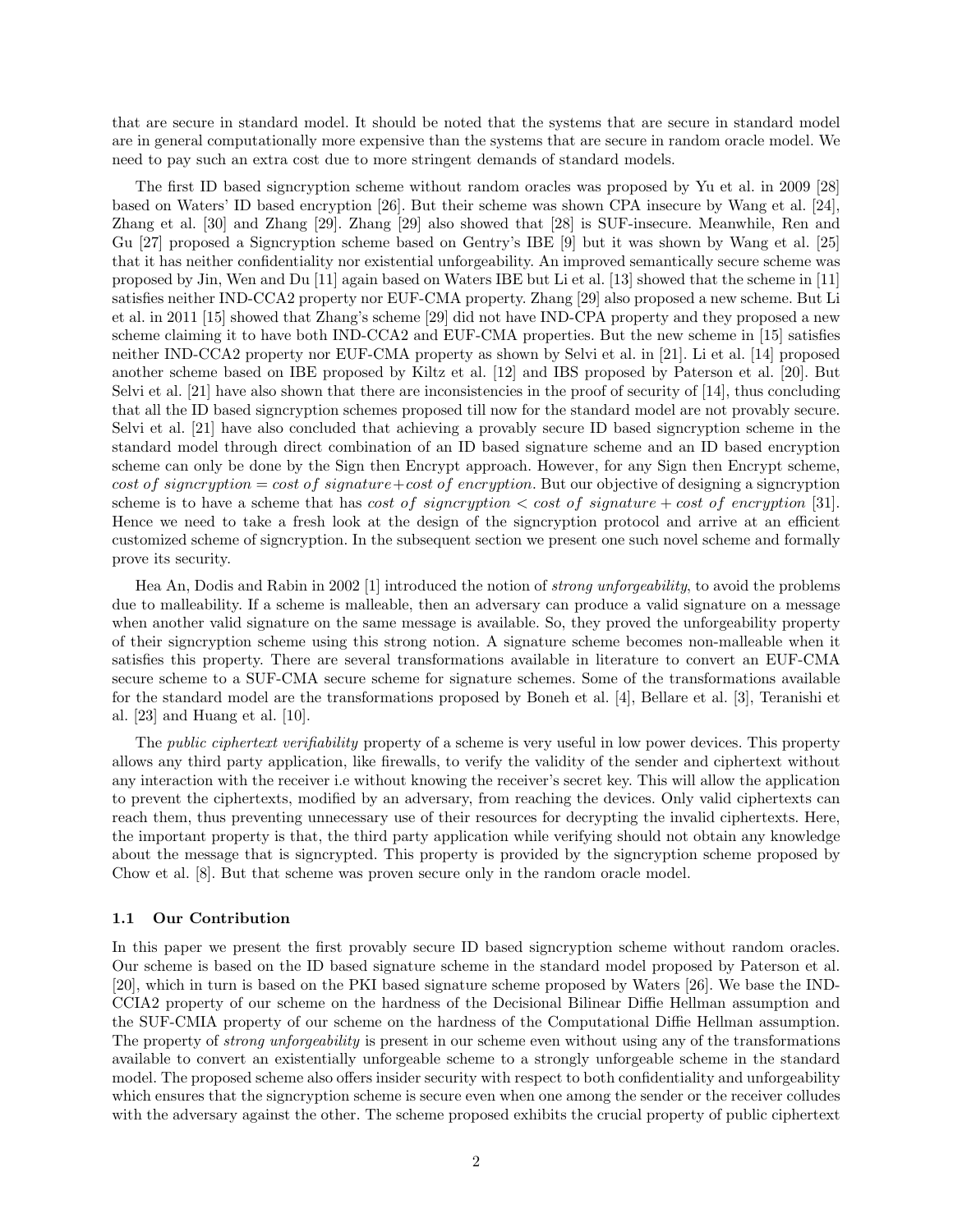verifiability. Recall that all the ID based signcryption schemes in the standard model such as [28], [27], [11], [29] and [15] are completely broken and the most recent scheme proposed by Li et al. [14] has flaws in the proof. Even if the flaws in the proof of [14] are fixed, our scheme has the following advantages over [14].

- The security of our scheme is based on a harder assumption i.e DBDH, compared to the modified DBDH (mDBDH) used by [14].
- Our scheme has a tighter security reduction.
- Our scheme is more efficient than the one in [14].

# 1.2 Organisation

The rest of this paper is organized as follows. In section 2, preliminaries like bilinear pairing, computational assumptions, a generic ID based signcryption scheme, formal security model for ID based signcryption scheme are explained. We present our ID based signcryption scheme in section 3. We prove the confidentiality property and the strong unforgeability property of our scheme in section 4. The efficiency of our scheme is explained in section 5 and the paper is concluded in section 6.

# 2 Preliminaries

# 2.1 Bilinear Pairing

Let G and  $\mathbb{G}_T$  be multiplicative groups of prime order p and let g be generator of G. The bilinear map  $\hat{e}$  is admissible only if it satisfies the following conditions:

- **Bilinearity.** For all  $g_1, g_2, g_3 \in \mathbb{G}$ ,
	- $\hat{e}(g_1g_2, g_3) = \hat{e}(g_1, g_3)\hat{e}(g_2, g_3)$
	- $\hat{e}(g_1, g_2g_3) = \hat{e}(g_1, g_2)\hat{e}(g_1, g_3)$
	- $\hat{e}(g_1^a, g_2^b) = \hat{e}(g_1, g_2)^{ab}$  for all  $a, b \in \mathbb{Z}_p$ .
- $-$  **Non-Degeneracy.** For all  $g_1, g_2 \in \mathbb{G}$ ,  $\hat{e}(g_1, g_2) \neq I_{\mathbb{G}_T}$ , where  $I_{\mathbb{G}_T}$  is the identity element of  $\mathbb{G}_T$ .
- **Computability.** There exists an efficient algorithm to compute  $\hat{e}(g_1, g_2)$  for all  $g_1, g_2 \in \mathbb{G}$ .

#### 2.2 Computational Assumptions

In this section, we review the computational assumptions relevant to the protocol we propose.

**Computational Diffie-Hellman Problem (CDH)** Given  $(g, g^a, g^b) \in \mathbb{G}^3$  for unknown  $a, b \in \mathbb{Z}_p$ , the CDH problem in  $\mathbb G$  is to compute  $g^{ab}$ .

**Definition.** The advantage of any probabilistic polynomial time algorithm  $\mathcal A$  in solving the CDH problem in G is defined as:

$$
Adv_{\mathcal{A}}^{CDH} = Pr\left[\mathcal{A}(g, g^a, g^b) = g^{ab} \mid a, b \in \mathbb{Z}_p\right]
$$

The CDH Assumption is that, for any probabilistic polynomial time algorithm  $A$ , the advantage  $Adv_{A}^{CDH}$ is negligibly small.

Decisional Bilinear Diffie-Hellman Problem (DBDH) Given  $(g, g^a, g^b, g^c, \alpha) \in \mathbb{G}^4 \times \mathbb{G}_T$  for unknown  $a, b, c \in \mathbb{Z}_p$ , the DBDH problem in G is to decide if  $\alpha = \hat{e}(g, g)^{abc}$ .

**Definition.** The advantage of any probabilistic polynomial time algorithm  $\mathcal A$  in solving the DBDH problem in G is defined as:

$$
Adv_{\mathcal{A}}^{DBDH} = Pr\left[\mathcal{A}(g, g^a, g^b, g^c, \hat{e}(g, g)^{abc}) = 1\right] - Pr\left[\mathcal{A}(g, g^a, g^b, g^c, \alpha) = 1\right] | a, b, c \in \mathbb{Z}_p]
$$

The DBDH Assumption is that, for any probabilistic polynomial time algorithm A, the advantage  $Adv_{\mathcal{A}}^{DBDH}$ is negligibly small.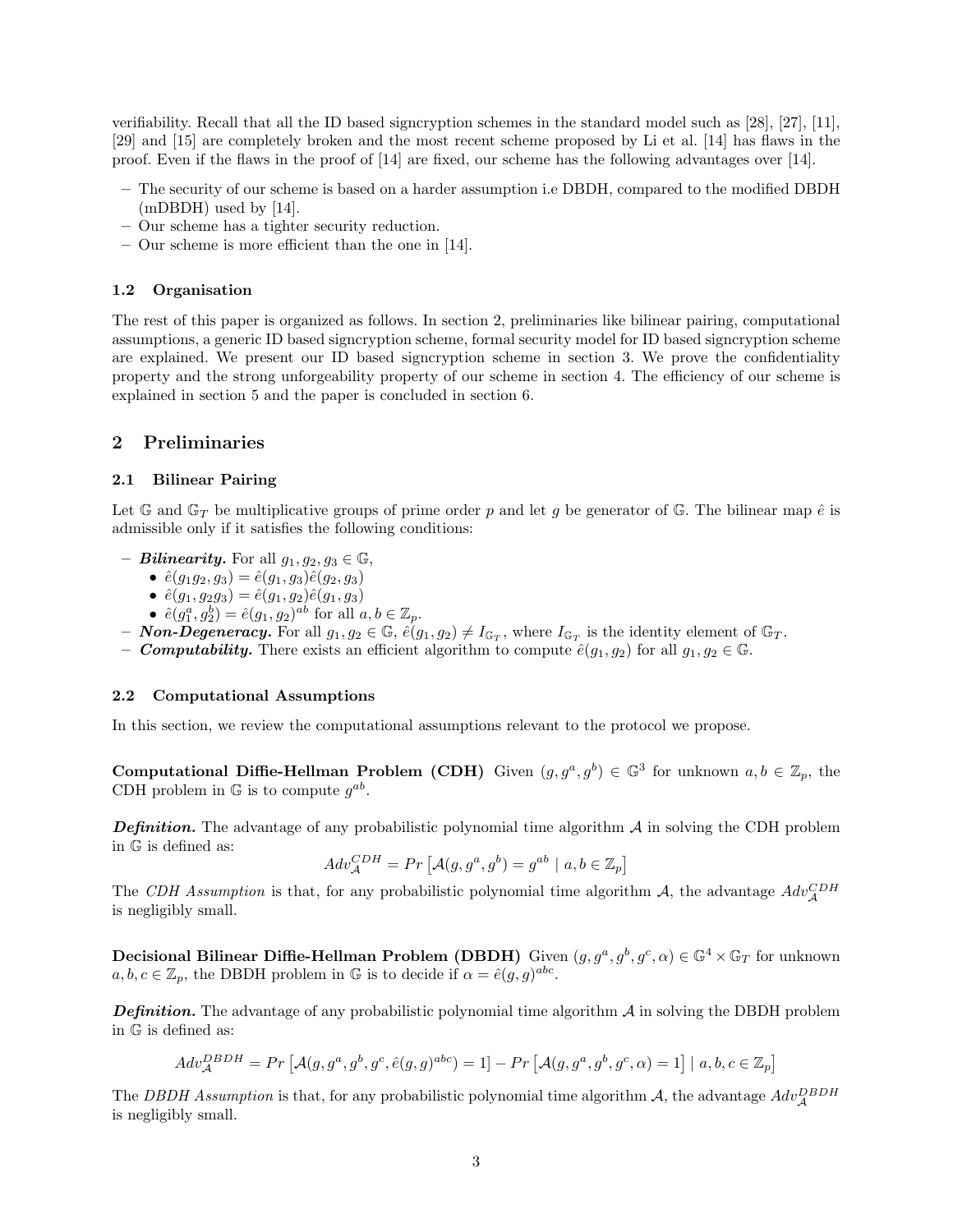#### 2.3 ID based Signcryption

A generic ID based signcryption scheme consists of the following four algorithms.

- $-$  **Setup:** This algorithm is run by the Private Key Generator (PKG). When given a security parameter k, this algorithm outputs public parameters params and a master secret key MSK. PKG keeps the corresponding MSK as its secret value.
- **Extract:** When given an Identity ID, the PKG runs this algorithm using the params and MSK and generates the private key  $d_u$  for the user. The PKG then transmits the generated private key to the corresponding user through a secure channel.
- $-$  Signcrypt: This algorithm is run by the sender. It takes as input, the public parameters params, the private key  $d_A$  of the sender, the identity of the receiver  $ID_B$  and the message m to be sent to the receiver. The signcryption  $\sigma$  is produced as output which is sent to the receiver.
- **Unsigncrypt:** On receiving the signcryption  $\sigma$  from the sender, the receiver runs this algorithm. The public parameters params, the identity of the sender  $ID_A$ , the private key of the receiver  $d_B$  and the signcryption  $\sigma$  are given as input to this algorithm. The message m is obtained as output if the signcryption is valid or  $\perp$  is given as output.

For the consistency of the signcryption algorithm, if  $\sigma = Signcrypt(params, d<sub>A</sub>, ID<sub>B</sub>, m)$ , then  $m =$ Unsigncrypt(params,  $ID_A, d_B, \sigma$ ).

# 2.4 Security model for ID based signcryption

Indistinguishability In 2002, Malone-Lee [18] proposed the first ID based signcryption scheme. He extended the semantic security of encryption schemes to signcryption schemes as Indistinguishability of ID based signcryption under Adaptive Chosen Ciphertext Attack (IND-IBSC-CCA2). Later, Chow et al. [8] used a stronger notion of security by allowing the adversary to adaptively choose the identities to create a forgery during the challenge phase. This is similar to the one proposed in [16]. This model was termed as Indistinguishability of ID based signcryption under Adaptive Chosen Ciphertext and Identity Attack (IND-IBSC-CCIA2). This is the strongest notion available in the literature for proving the Indistinguishability property of the signcryption schemes. The formal definition is given below.

A signcryption scheme is semantically secure against chosen ciphertext and identity attack (IND-IBSC-CCIA2) if no probabilistic polynomial time adversary  $A$  has a non-negligible advantage in the following game.

- 1. The challenger C runs the **Setup** algorithm and sends the public parameters to the adversary  $\mathcal A$
- 2. Training Phase 1: The adversary  $A$  can ask a polynomially bound number of queries to the following oracles.
	- **Extract Oracle:** When A queries for the private key of an identity ID, the challenger C runs the **Extract** algorithm giving the ID and params as input. C forwards the private key  $d_u$  of ID output by the Extract algorithm to  $A$ .
	- Signcrypt Oracle: A can ask for the signcryption on any message m from any sender identity  $ID_A$ to any receiver identity  $ID_B$ . When A does so, C runs the **Extract** algorithm for the sender identity  $ID_A$  and gets the private key  $d_A$  of  $ID_A$ . C then inputs  $\langle m, d_A, ID_B \rangle$  into the **Signcrypt** algorithm and forwards its output  $\sigma$  to  $\mathcal{A}$ .
	- Unsigncrypt Oracle: A queries for the unsigncryption of the ciphertext  $\sigma$  by producing the sender identity  $ID_A$  and receiver identity  $ID_B$ . The challenger C runs the Extract algorithm to find the private key  $d_B$  of the receiver  $ID_B$ . C then runs the **Unsigncrypt** algorithm giving  $\langle \sigma, ID_A, d_B \rangle$  as input and forwards the output m or  $\perp$  to A.

During this phase  $A$  can produce its queries adaptively i.e every query can be asked dependent on the output of the previous queries.

3. Challenge Phase At the end of Phase 1, A chooses two plaintext messages  $m_0^*$ ,  $m_1^* \in \{0,1\}^{l_m}$ , two identities i.e. sender identity  $ID_A^*$  and receiver identity  $ID_B^*$  on which it wishes to be challenged and sends them to the challenger  $\mathcal{C}$ . In this case,  $\mathcal{A}$  should not have queried the Extract oracle for  $ID_{B}^{*}$ .  $\mathcal{C}$  takes a bit b randomly from  $\{0,1\}$  and runs  $Signcrypt(m_b^*, d_A^*, ID_B^*)$ , where  $d_A^*$  is the output of  $Extract(ID_A^*)$ . C sends the output  $\sigma^*$  to A as the challenge ciphertext.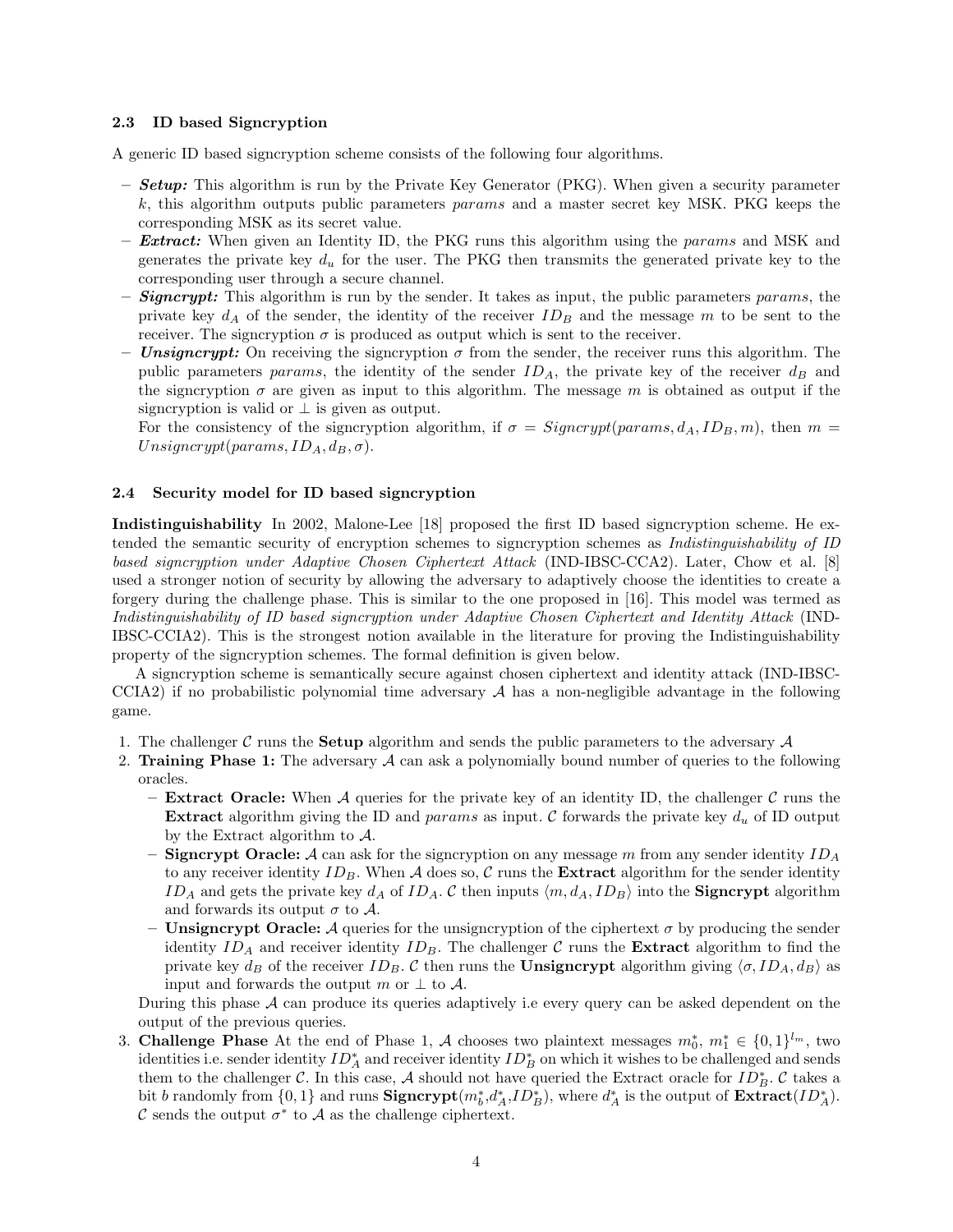- 4. Training Phase 2: The adversary A, after receiving  $\sigma^*$  can ask again for polynomially bound number of queries on the above mentioned oracles adaptively in the same way as in Phase 1 except that  $\mathcal A$  cannot ask for the  $\text{Extract}(ID_B^*)$  query and Unsigncrypt query involving  $\langle \sigma^*, ID_A^*, ID_B^* \rangle$ .
- 5. Once this Phase 2 of Training is over, A outputs b'. A wins this game if  $b' = b$ .

The advantage of adversary A in the above game is defined by  $Adv(\mathcal{A}) = (2 \times Pr(b' = b) - 1)$ .

The importance of this security model is that the adversary  $A$  can ask for the private key  $d_A^*$  of the sender whose identity is  $ID_A^*$  during Phase 2. This captures the *insider* security model, which means that A will not have any added advantage in the above game even when the private key of the sender is leaked.

Also, A is allowed to query the Signcrypt oracle with the challenge messages  $m_0^*$  or  $m_1^*$  with the sender identity as  $ID_A^*$  and receiver identity as  $ID_B^*$ .

Unforgeability Malone-Lee [18] proposed the *Existential Unforgeability of ID based signcryption under* Chosen Message Attack (EUF-IBSC-CMA). Later, Chow et al. [8] proposed a stronger notion of security called Existential Unforgeability of ID based signcryption under Chosen Message and Identity Attack (EUF-IBSC-CMIA), where the adversary can not only choose the message to attack adaptively but also the identities on which it is going to attack. This notion is defined by the game between challenger and adversary as given below.

An ID based signcryption scheme is said to have the property of Existential Unforgeability under Chosen *Message and Identity Attack* if no probabilistic polynomial time adversary  $A$  has a non-negligible advantage in the following game.

- 1. The challenger  $C$  runs the **Setup** algorithm and generates the public parameters and the Master Secret Key MSK.  $\mathcal C$  then gives the public parameters params to the adversary  $\mathcal A$
- 2. Now the adversary A can ask a polynomially bound number of queries to any of the following oracles.
	- **Extract Oracle:** When A queries for the private key of an identity ID, the challenger C runs the Extract algorithm giving the ID, params and MSK as input.  $\mathcal C$  forwards the output  $d_u$  given by the algorithm to the adversary  $A$ .
	- Signcrypt Oracle: A can ask for the signcryption on any message m by the sender identity  $ID_A$ for the receiver identity  $ID_B$ . In this case, C runs the **Extract** algorithm for the sender identity  $ID_A$  and gets the private key  $d_A$  of  $ID_A$  as output. C then inputs  $\langle m, d_A, ID_B \rangle$  into the **Signcrypt** algorithm and forwards its output  $\sigma$  to  $\mathcal{A}$ .
	- Unsigncrypt Oracle: When A queries for the unsigncryption of the ciphertext  $\sigma$  by producing the sender identity  $ID_A$  and receiver identity  $ID_B$ . The challenger C first runs the **Extract** algorithm for finding the private key  $d_B$  of the receiver  $ID_B$ . C then runs the Unsigncrypt algorithm inputting  $\langle \sigma, ID_A, d_B \rangle$  and forwards its output m to A.

During this phase  $A$  can produce its queries adaptively i.e every query is dependant on the previous queries.

- 3. At the end this training phase, A outputs the forgery  $\langle \sigma^*, ID_A^*, ID_B^* \rangle$  for some message  $m^*$ . This forgery is valid when  $ID_A^*$  is not queried to the **Extract** oracle and if  $\langle m^*, ID_A^*, ID_B^* \rangle$  is not already queried to the Signcrypt oracle.
- 4. A wins the game if  $\sigma^*$  is a valid forgery on the message  $m^*$  as signcrypted by the identity  $ID_A^*$  intended for the identity  $ID_B^*$ .

The advantage of adversary  $A$  in the above game is defined by

 $Adv(\mathcal{A}) = Pr[Using ncrypt(\sigma^*, ID_A^*, ID_B^*) = m^*]$ 

In this security model, the importance is that the adversary can query the **Extract** oracle for the identity of the receiver  $ID_B^*$  in the above game which captures the insider security model for unforgeability. So, even when the private key of the intended receiver is leaked, the adversary  $A$  will not have any added advantage in producing a valid forgery in the above game. But the restriction here is that  $\langle m^*, ID_A^*, ID_B^* \rangle$  should not have been queried already to the **Signcrypt** oracle. The work done by Li et al. [14] has used similar security models which provide insider security.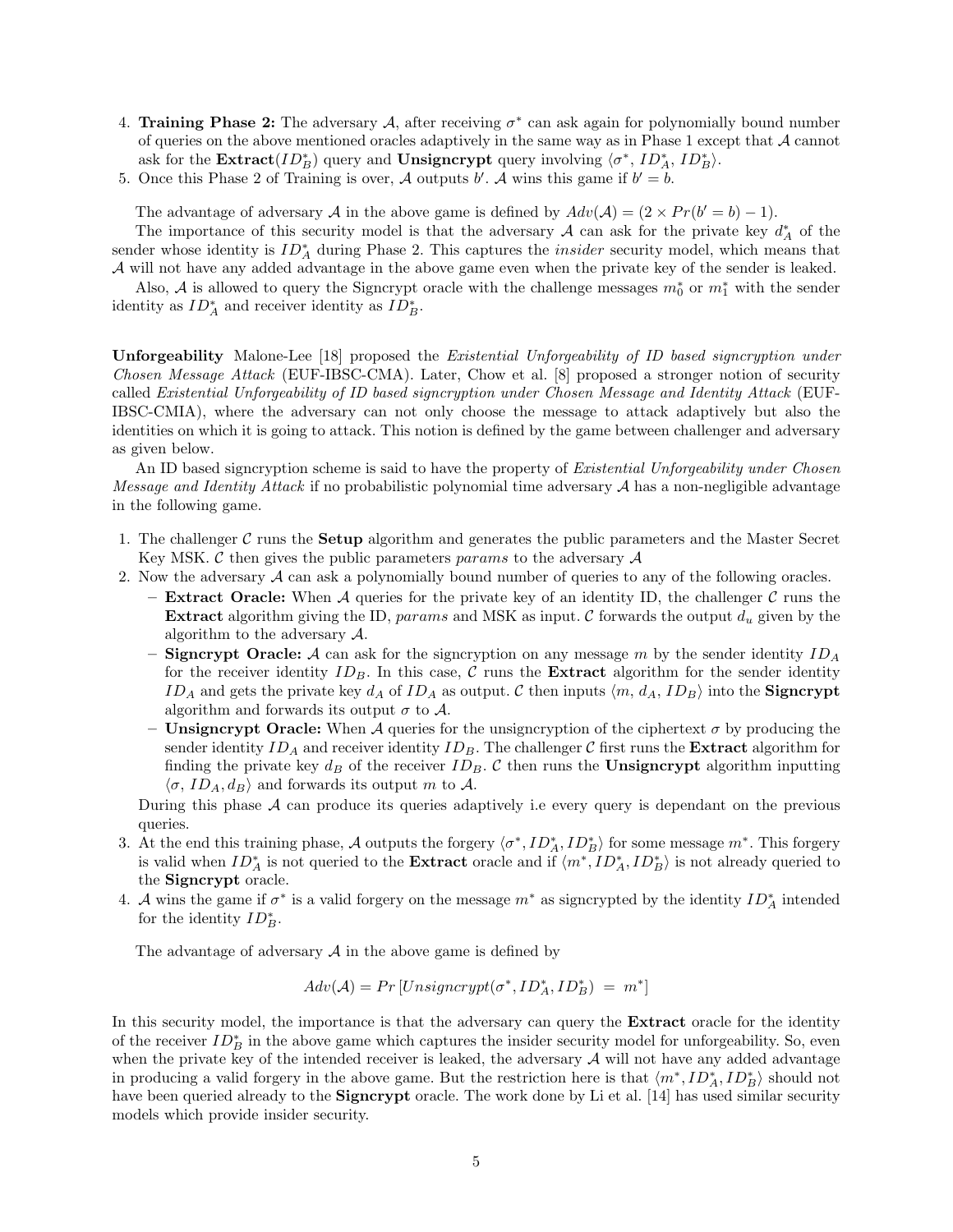Strong Unforgeability Hea An et al. [1] proposed that there is no necessity for an adversary to produce forgery on a message that is not already queried. Forgery can also be produced on the message that is queried already to the Signcrypt oracle with the condition that the forged signcryption on  $m$  is not the same as the one that is output by the **Signcrypt** oracle for the same message  $m$ , with the same sender and the same receiver as the forgery. This notion is called *Strong Unforgeability*. Our new scheme satisfies the notion of Strong Unforgeability of ID based signcryption under Chosen Message and Identity Attack (SUF-IBSC-CMIA). This is the strongest security notion available for proving the unforgeability property of signcryption schemes. We state this notion formally as follows.

An ID based signcryption scheme is said to have the property of Strong Unforgeability under Chosen Message and Identity Attack if there is no probabilistic polynomial time adversary  $A$  has a non-negligible advantage in the game described as follows.

- 1. The challenger follows the same procedure as EUF-IBSC-CMIA game during the setup and the training phases.
- 2. After training is over, the adversary A, produces  $\langle \sigma^*, ID_A^*, ID_B^* \rangle$  for the message  $m^*$ , where  $ID_A^*$  is not queried to the Extract oracle and  $\sigma^*$  is not the output of the Signcrypt query asked by A with  $\langle m^*, ID_A^*, ID_B^* \rangle$  as input.
- 3. A wins the game if  $\sigma^*$  is a valid forgery on the message  $m^*$  as signcrypted from the sender identity  $ID_A^*$ to the receiver identity  $ID_B^*$ .

The advantage of adversary  $A$  in the above game is defined by

$$
Adv(\mathcal{A}) = Pr[Unsigncrypt(\sigma^*, ID_A^*, ID_B^*) = m^*]
$$

In the above security model, A can produce any valid  $\langle \sigma^*, ID_A^*, ID_B^* \rangle$  tuple for the message  $m^*$ , where  $\langle m^*, \sigma^* \rangle$  is not the output of any **Signcrypt** query with  $ID_A^*$  and  $ID_B^*$  as the sender and receiver identities during the training phase. So,  $m^*$  may have been queried already to the Signcrypt oracle provided that  $\sigma^*$  is not the output of the oracle during that query with the sender and receiver identities being the same during that query and the forgery.

# 3 Our Scheme

# Setup

Consider groups  $\mathbb{G}, \mathbb{G}_T$  of prime order p whose size is determined by the security parameter k. Let g be the generator of the group G. There exists a bilinear map defined by  $\hat{e}: \mathbb{G} \times \mathbb{G} \to \mathbb{G}_T$ , which is efficiently computable. Now, choose  $\alpha \in \mathbb{Z}_p$  randomly and compute  $g_1 = g^{\alpha}$ . Randomly pick  $g_2$ ,  $h_2$  from G and compute  $g_2^{\alpha}, h_2^{\alpha}$ . Also, choose  $h_1, h_3$  randomly from G. Choose  $u', v', m'$  randomly from the group G and also choose vectors  $\mathbb{U} = (u_i)$  and  $\mathbb{V} = (v_i)$  each of length  $n_u$  and  $\mathbb{M} = (m_i)$  of length l, whose elements are randomly chosen from group G. Here,  $n_u$  is the length of the identity strings that are used. Let  $n_m$ be the length of the message sent. There are four one-way, collision resistant cryptographic hash functions  $H_1: \mathbb{G}_T \times \{0,1\}^{l_{\tau}} \to \{0,1\}^{n_m}, H_2: \{0,1\}^{|p|+n_u+l_{\tau}} \to \{0,1\}^l, H_3: \mathbb{G} \to \mathbb{Z}_p^*$  and  $H_4: \{0,1\}^{n_m+|p|+n_u} \to \mathbb{Z}_p^*,$ where l is large enough that the hash functions are collision resistant and  $l<sub>\tau</sub> \approx 40$ . Note that a typical value of  $l$  could be 256 and a random bit string of length  $l$  cannot be guessed in polynomial time. The system parameter params is given by  $\langle \mathbb{G}, \mathbb{G}_T, \hat{e}, H_1, H_2, H_3, H_4, g, g_1, g_2, h_1, h_2, h_3, u', v', m', \mathbb{U}, \mathbb{V}, \mathbb{M} \rangle$ . The master secret key of the system is  $\langle \alpha, g_2^{\alpha}, h_2^{\alpha} \rangle$ . The following algorithms define our scheme.

#### Extract(u, params, MSK)

Let an identity of a user u be represented by  $ID_u$  which is a bit string of length  $n_u$  and let  $ID_u[i]$  be the  $i^{th}$  bit of  $ID_u$ . Define  $\Omega_u \subseteq \{1, 2, ..., n_u\}$  to be the set of indices i such that  $ID_u[i] = 1$ . The private key of a user u is constructed by choosing a random  $r_u \in \mathbb{Z}_p^*$  and then computing

$$
d_u = (d_S, d_{US}, d_R) = (g_2^{\alpha}(u' \prod_{i \in \Omega_u} u_i)^{r_u}, h_2^{\alpha}(v' \prod_{i \in \Omega_u} v_i)^{r_u}, g^{r_u})
$$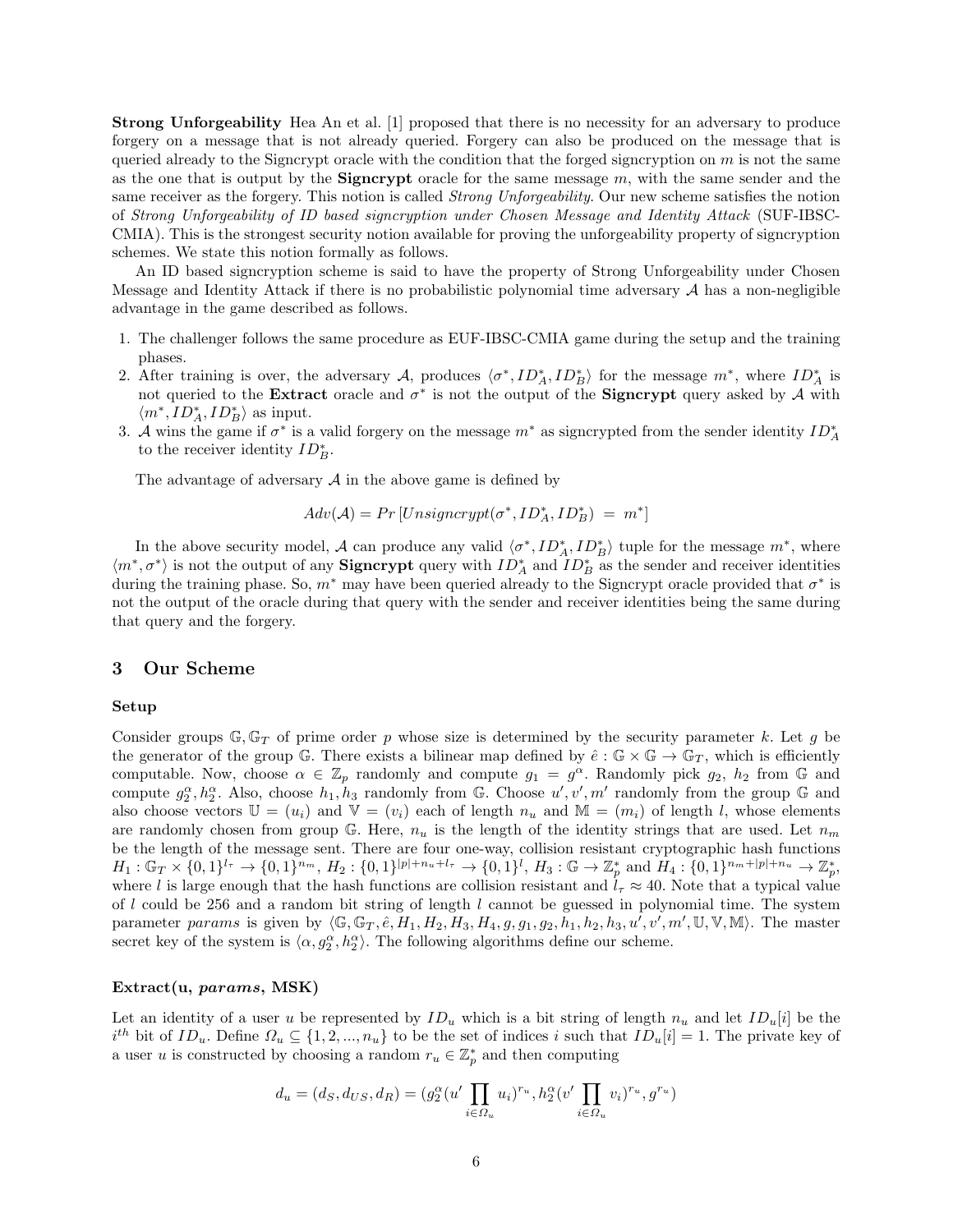#### Signcrypt( $params, d_A, B, m$ )

The private key of the sender  $A$  with identity  $ID_A$  as given by the PKG is

$$
d_A = (d_{S_A}, d_{US_A}, d_{R_A}) = (g_2^{\alpha}(u' \prod_{i \in \Omega_A} u_i)^{r_A}, h_2^{\alpha}(v' \prod_{i \in \Omega_A} v_i)^{r_A}, g^{r_A})
$$

where  $\Omega_A \subseteq \{1, 2, ..., n_u\}$  is the set of indices i such that  $ID_A[i] = 1$ . Now, when given a message  $m \in \{0, 1\}^{n_m}$ signcryption on the message is done by the sender  $A$  as follows.

- Choose  $r \in \mathbb{Z}_p$  randomly and compute  $\sigma_1 = g^r \in \mathbb{G}$
- Encrypt the message as  $\sigma_2 = H_1(\hat{e}(g_1, h_2)^r, \tau) \oplus m \in \{0, 1\}^{n_m}$ , where  $\tau \in_R \{0, 1\}^{l_\tau}$
- Compute  $\sigma_3 = (v' \prod_{i \in \Omega_B} v_i)^r \in \mathbb{G}$ , where  $\Omega_B$  is the set of vertices i such that  $ID_B[i] = 1$ . Here, B is the receiver of the message.
- Set  $\sigma_4 = d_{R_A} \in \mathbb{G}$
- Compute  $\lambda = H_3(\sigma_1)$ ,  $\beta = H_2(\sigma_4, ID_A, \tau)$ ,  $\rho = H_4(\sigma_2, \sigma_3, ID_B)$
- Compute  $\sigma_5 = d_{S_A}(m' \prod_{j \in \overline{\beta}} m_j)^r (h_1^{\lambda} h_3)^{r \rho} \in \mathbb{G}$ , where  $\overline{\beta} \subseteq \{1, 2, ..., l\}$  denotes the set of indices j such that  $\beta[i] = 1$

The ciphertext  $\sigma = \langle \sigma_1, \sigma_2, \sigma_3, \sigma_4, \sigma_5, \tau \rangle$  is sent to the receiver.

The size of the ciphertext formed is  $4|p| + n_m + l_\tau$ . Note that this scheme achieves the property of strong unforgeability without using any of the transformations available to convert an existentially unforgeable scheme to a strongly unforgeable one.

# Unsigncrypt(params, A,  $d_B$ ,  $\sigma$ )

When the receiver B receives the ciphertext  $\sigma = \langle \sigma_1, \sigma_2, \sigma_3, \sigma_4, \sigma_5, \tau \rangle$ , he proceeds as follows.

– The private key  $d_B$  received from the PKG is

$$
d_B = (d_{S_B}, d_{US_B}, d_{R_B}) = (g_2^{\alpha}(u' \prod_{i \in \Omega_B} u_i)^{r_B}, h_2^{\alpha}(v' \prod_{i \in \Omega_B} v_i)^{r_B}, g^{r_B})
$$

- Compute  $\lambda = H_3(\sigma_1)$ ,  $\beta = H_2(\sigma_4, ID_A, \tau)$ ,  $\rho = H_4(\sigma_2, \sigma_3, ID_B)$
- Then, using β, ρ and λ, check the validity of σ as follows

$$
\hat{e}(\sigma_5, g) \stackrel{?}{=} \hat{e}(g_1, g_2) \,\hat{e}(u' \prod_{i \in \Omega_A} u_i, \sigma_4) \,\hat{e}((m' \prod_{j \in \overline{\beta}} m_j)(h_1^{\lambda} h_3)^{\rho}, \sigma_1) \tag{1}
$$

where  $\Omega_A$  is the set of indices i such that  $ID_A[i] = 1$  and  $\overline{\beta} \subseteq \{1, 2, ..., l\}$  denotes the set of indices j such that  $\beta[j] = 1$ 

- If  $\sigma$  is invalid, reject  $\sigma$  and halt.
- If  $\sigma$  is valid, compute  $\hat{e}(g_1, h_2)^r = \frac{\hat{e}(d_{US_B}, \sigma_1)}{\hat{e}(d_{US_B}, \sigma_1)}$  $\hat{e}\left(d_{R_B}, \sigma_3\right)$
- Obtain the message as  $m = \sigma_2 \oplus H_1(\hat{e}(g_1, h_2)^r, \tau)$

The above verification process stated in equation (1) can be done by any user who has access to  $\sigma$ , because all the components used in the verification process are either the values in params  $\langle g, g_1, g_2, u', \mathbb{U}, m', \mathbb{M}, h_1, h_3 \rangle$ , components of the ciphertext  $\langle \sigma_1, \sigma_4, \sigma_5 \rangle$  or components that are derived from the ciphertext  $\langle \lambda, \beta, \rho \rangle$ . and thus the integrity and validity of the sender and the ciphertext can be verified by anyone. This gives the property of Public Ciphertext Verifiability to our scheme.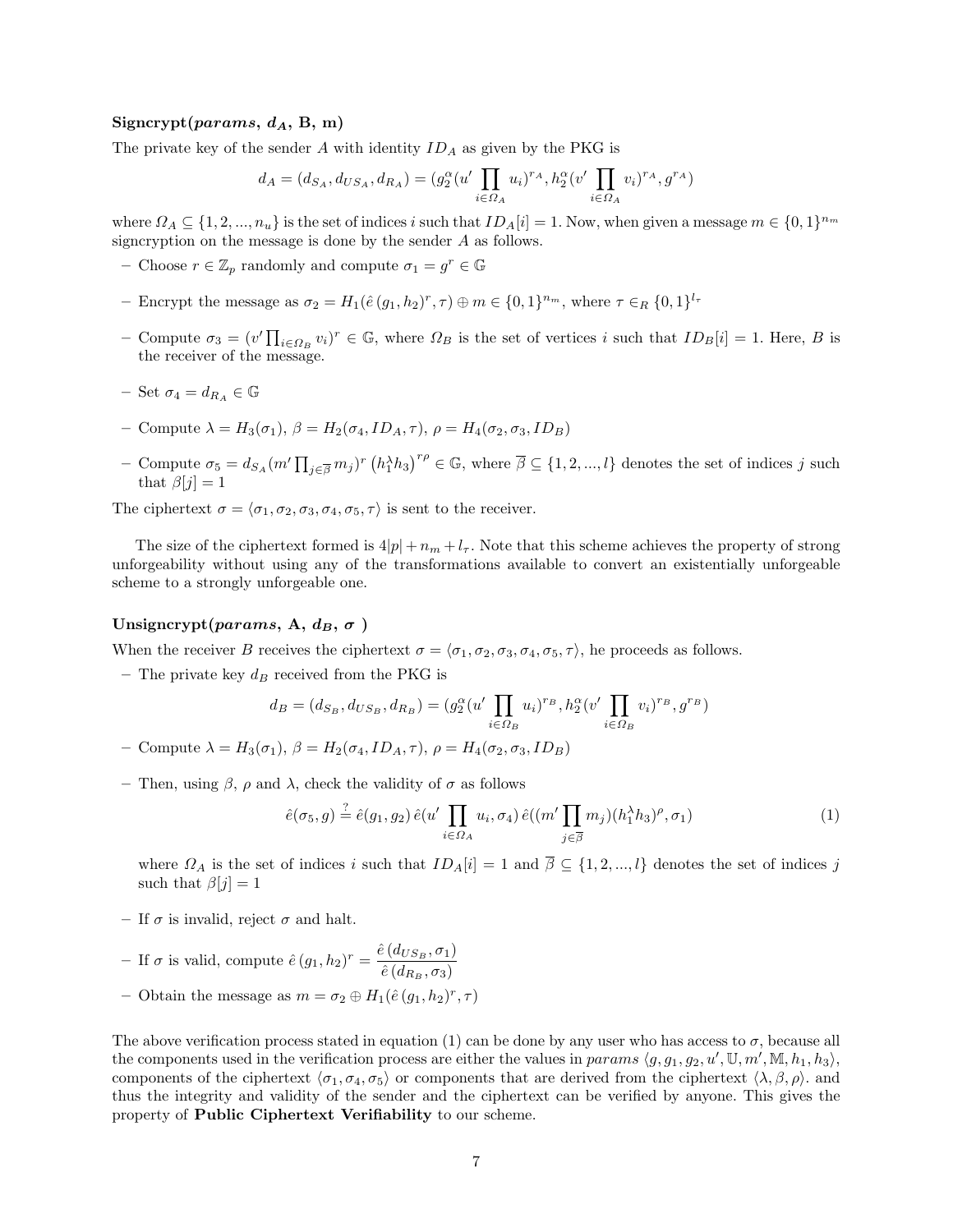#### Correctness of the Unsigncrypt algorithm

When the receiver B receives the ciphertext  $\sigma = \langle \sigma_1, \sigma_2, \sigma_3, \sigma_4, \sigma_5, \tau \rangle$ , he can calculate  $\hat{e}(g_1, h_2)^r$  using his Unsigncrypt private key  $\langle d_{US_B}, d_{R_B} \rangle$  by  $\frac{\hat{e}(d_{US_B}, \sigma_1)}{\hat{e}(d_{R_B}, \sigma_3)}$  as shown below.

$$
\frac{\hat{e}(d_{US_B}, \sigma_1)}{\hat{e}(d_{R_B}, \sigma_3)} = \frac{\hat{e}(h_2^{\alpha}(v' \prod_{i \in \Omega_B} v_i)^{r_B}, g^r)}{\hat{e}(g^{r_B}, (v' \prod_{i \in \Omega_B} v_i)^r)} = \frac{\hat{e}(h_2^{\alpha}, g^r) \hat{e}((v' \prod_{i \in \Omega_B} v_i)^{r_B}, g^r)}{\hat{e}(g^{r_B}, (v' \prod_{i \in \Omega_B} v_i)^r)} = \hat{e}(g_1, h_2)^r
$$

The correctness of the verification procedure is shown below.

$$
\begin{split}\n\hat{e}(\sigma_5, g) &= \hat{e}(d_{S_A}(m' \prod_{j \in \overline{\beta}} m_j)^r (h_1^{\lambda} h_3)^{r \rho}, g) \\
&= \hat{e}(g_2^{\alpha} (u' \prod_{i \in \Omega_A} u_i)^{r_A} (m' \prod_{j \in \overline{\beta}} m_j)^r (h_1^{\lambda} h_3)^{r \rho}, g) \\
&= \hat{e}(g_2^{\alpha}, g) \, \hat{e} \left( (u' \prod_{i \in \Omega_A} u_i)^{r_A}, g \right) \hat{e} \left( (m' \prod_{j \in \overline{\beta}} m_j)^r, g \right) \hat{e} \left( (h_1^{\lambda} h_3)^{r \rho}, g \right) \\
&= \hat{e}(g^{\alpha}, g_2) \, \hat{e} \left( u' \prod_{i \in \Omega_A} u_i, g^{r_A} \right) \hat{e} \left( m' \prod_{j \in \overline{\beta}} m_j, g^r \right) \hat{e} \left( (h_1^{\lambda} h_3)^{\rho}, g^r \right) \\
&= \hat{e}(g_1, g_2) \, \hat{e}(u' \prod_{i \in \Omega_A} u_i, \sigma_4) \, \hat{e} \left( (m' \prod_{j \in \overline{\beta}} m_j) (h_1^{\lambda} h_3)^{\rho}, \sigma_1 \right)\n\end{split}
$$

where the definitions of  $\bar{\beta}$  and  $\Omega_A$  are as explained in the Unsigncrypt algorithm.

# 4 Security

#### 4.1 Indistinguishability

We first prove the Indistinguishability property, Indistinguishability of ID based signcryption under Adaptive Chosen Ciphertext and Identity Attack (IND-IBSC-CCIA2) of our scheme with the following theorem.

Theorem 1. If there exists an IND-IBSC-CCIA2 adversary for our scheme which can distinguish ciphertexts during the IND-IBSC-CCIA2 game explained above, with a non-negligible probability  $\epsilon$  when it runs for a polynomial time t, asking at most  $q_E$  extract queries,  $q_S$  signcrypt queries and  $q_{US}$  unsigncrypt queries, then there exists another algorithm, which can solve the Decisional Bilinear Diffie-Hellman (DBDH) problem with probability  $\epsilon'$  in polynomial time  $t'$ , where

$$
\epsilon' \ge \frac{\epsilon}{4(q_E)(n_u+1)}
$$
  

$$
t' \le t + \mathcal{O}((n_uq_E + (n_u+l)(q_S + q_{US}))t_m + (q_E + q_S + q_{US})t_e + (q_S + q_{US})t_p)
$$

where  $n_u$  is the length of the identity string,  $t_m, t_e, t_p$  are the time required for each multiplication, each exponentiation and each bilinear pairing respectively and l is a value large enough such that the hash functions outputting  $\{0,1\}^l$  in the scheme are collision resistant.

## Proof

Let us assume that a  $(\epsilon, t, q_E, q_S, q_{US})$ -adversary A for our scheme exists. We will construct another algorithm  $\beta$  from this adversary  $\mathcal{A}$ , who can solve the Decisional Bilinear Diffie- Hellman (DBDH) problem with a non-negligible probability  $\epsilon'$  in polynomial time  $t'$ .

The algorithm B receives a DBDH tuple  $\langle g, g^a, g^b, g^c, T \rangle \in \mathbb{G}^4 \times \mathbb{G}_T$ , where g is a generator of a prime order group G of order p. B simulates a challenger for the adversary A to decide whether T is  $\hat{e}(g, g)^{abc}$  or not. This simulation is described as follows: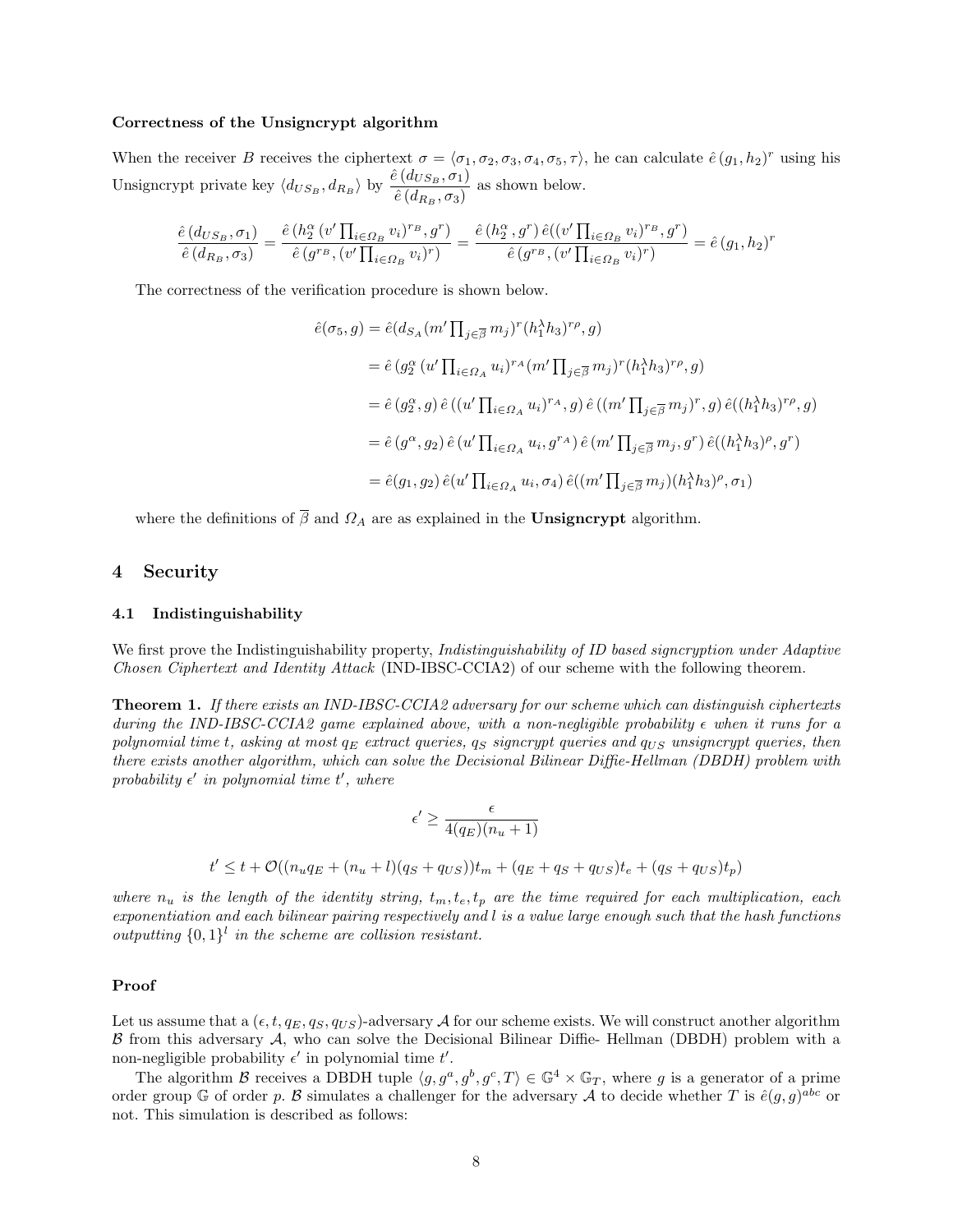#### Setup

The simulator B sets  $l_u = 2(q_E)$ , where  $q_E$  is the number of Extract queries. Here, the values  $q_S$  and  $q_{US}$ are not bounded because the Signcrypt and the Unsigncrypt queries do not abort when an Extract query of the sender or receiver identity, used in any Signcrypt or Unsigncrypt query, aborts. This will be evident from the explanation for the Signcrypt and the Unsigncrypt oracles.  $\mathcal{B}$  then chooses an integer  $k_u$  randomly such that  $0 \leq k_u \leq n_u$ . For the given values of  $q_E, q_S, q_{US}$  and  $n_u$ , we assume that  $l_u(n_u + 1) < p$ . Then, B chooses  $x' \in \mathbb{Z}_{l_u}$  randomly and also chooses a vector  $\mathbb{X} = (x_i)$  of length  $n_u$  where the elements of X are chosen randomly from  $\mathbb{Z}_{l_u}$ . B chooses an integer y' randomly from  $\mathbb{Z}_p$  and a vector  $\mathbb{Y} = (y_i)$  of length  $n_u$ , where the elements of Y are also chosen randomly from  $\mathbb{Z}_p$ .

Here we define a pair of functions for a user with identity  $ID_u$  as follows:

$$
F(u) = x' + \sum_{i \in \Omega_u} x_i - l_u k_u \qquad J(u) = y' + \sum_{i \in \Omega_u} y_i
$$

The simulator now sets the public parameters as follows:

$$
g_1 = g^a
$$
  $g_2 = g^d$   $h_1 = g_1^{(\lambda^*)^{-1}}$   $h_3 = g_1^{-1} g^\theta$   $h_2 = g^b$ 

where d and  $\theta$  are chosen randomly from  $\mathbb{Z}_p$  and  $\lambda^* = H_3(g^c)$ . The values  $g^a, g^b, g^c$  are from the DBDH tuple given to the challenger  $\mathcal{C}$ .

$$
v' = h_2^{x'-l_u k_u} g^{y'} \qquad v_i = h_2^{x_i} g^{y_i} \qquad v' \prod_{i \in \Omega} v_i = h_2^{F(u)} g^{J(u)}
$$

Finally, B chooses two integers e' and f' randomly from  $\mathbb{Z}_p$  and two vectors  $\mathbb{E} = (e_i)$  and  $\mathbb{F} = (f_i)$  of lengths  $n_u$  and  $n_m$  respectively, where the elements of E and F are chosen randomly from  $\mathbb{Z}_p$ .

For any identity 
$$
ID_u
$$
,  
\n $u' = g^{e'} \t u_i = g^{e_i}$   $u' \prod_{i \in \Omega_u} u_i = g^{e'} g^{\sum_{i \in \Omega_u} e_i} = g^{e' + \sum_{i \in \Omega_u} e_i}$ 

where  $\Omega_u \subseteq \{1, 2, ..., n_u\}$  is the set of indices i where  $ID_u[i] = 1$ .

For any  $\beta$  got for a message m as explained in the scheme,

$$
m' = g^{f'} \qquad m_i = g^{f_i} \qquad m' \prod_{i \in \overline{\beta}} m_i = g^{f'} g^{\sum_{i \in \overline{\beta}} f_i} = g^{f' + \sum_{i \in \overline{\beta}} f_i}
$$

There are four one-way, collision resistant, cryptographic hash functions  $H_1: \mathbb{G}_T \times \{0,1\}^{l_{\tau}} \to \{0,1\}^{n_m}$ ,  $H_2: \{0,1\}^{|p|+n_u+l_{\tau}} \to \{0,1\}^l$ ,  $H_3: \mathbb{G} \to \mathbb{Z}_p^*$  and  $H_4: \{0,1\}^{n_m+|p|+n_u} \to \mathbb{Z}_p^*$ , where l is large enough that the hash functions are collision resistant and  $l<sub>\tau</sub> \approx 40$ . Note that a typical value of l could be 256 and a random bit string of length l cannot be guessed in polynomial time.

#### Training Phase 1

The simulator during this phase answers to the queries from the adversary  $A$  as follows.

#### Extract Queries

The simulator  $\beta$  does not know the master secret key  $h_2^a$ . So, when the adversary  $\mathcal A$  asks for the private key of an identity  $ID_u$ ,  $\beta$  responds as follows.  $\beta$  calculates  $F(u)$  for the identity  $ID_u$ . If  $F(u) = 0 \text{ mod } p$ , it aborts. Otherwise, B randomly chooses  $r_u \in \mathbb{Z}_p$  and calculates the private key as

$$
d_u = (d_S, d_{US}, d_R) = \left( g_1^d \left( u' \prod_{i \in \Omega_u} u_i \right)^{r_u} g_1^{-(e' + \sum_{i \in \Omega_u} e_i)/F(u)}, g_1^{-J(u)/F(u)} \left( v' \prod_{i \in \Omega_u} v_i \right)^{r_u}, g_1^{-1/F(u)} g^{r_u} \right)
$$

where  $\Omega_u \subseteq \{1, 2, ..., n_u\}$  is the set of indices i such that  $ID_u[i] = 1$ .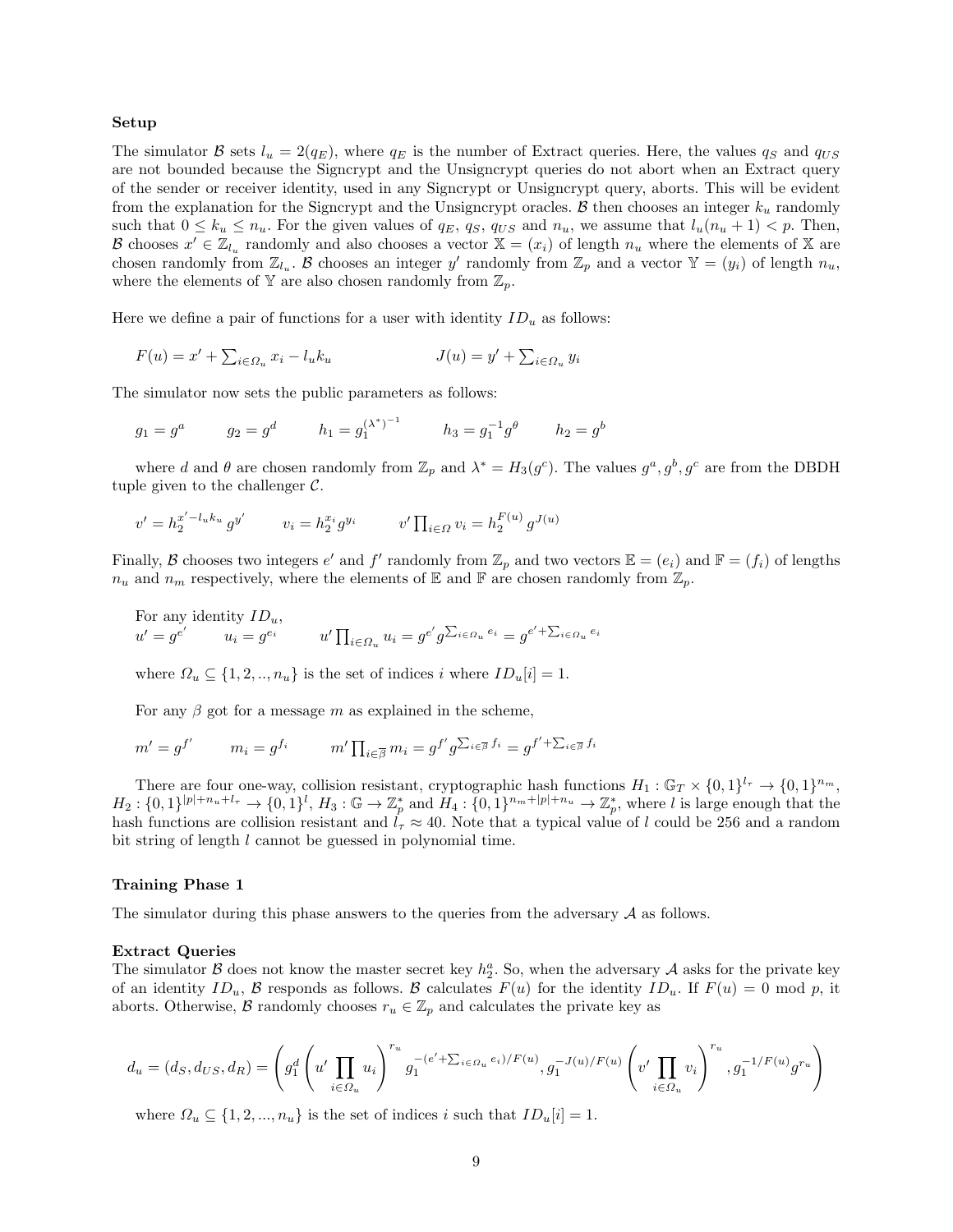The correctness of this equation is shown as follows:

$$
d_S = g_1^d (u' \prod_{i \in \Omega_u} u_i)^{r_u} g_1^{-(e' + \sum_{i \in \Omega_u} e_i)/F(u)}
$$
  
\n
$$
= g^{ad} g^{(e' + \sum_{i \in \Omega_u} e_i) r_u} g^{-a(e' + \sum_{i \in \Omega_u} e_i)/F(u)}
$$
  
\n
$$
= g_2^a (u' \prod_{i \in \Omega_u} u_i)^{r_u - a/F(u)}
$$
  
\n
$$
d_{US} = g_1^{-J(u)/F(u)} (v' \prod_{i \in \Omega_u} v_i)^{r_u}
$$
  
\n
$$
= h_2^a h_2^{-a} g_1^{-J(u)/F(u)} (h_2^{F(u)} g^{J(u)})^{r_u}
$$
  
\n
$$
= h_2^a h_2^{-aF(u)/F(u)} g^{-aJ(u)/F(u)} (h_2^{F(u)} g^{J(u)})^{r_u}
$$
  
\n
$$
= h_2^a (h_2^{F(u)} g^{J(u)})^{-a/F(u)} (h_2^{F(u)} g^{J(u)})^{r_u}
$$
  
\n
$$
= h_2^a (v' \prod_{i \in \Omega_u} v_i)^{r_u - a/F(u)}
$$

Here, we can write  $\overline{r}_u = r_u - a/F(u)$ . Thus the private key generated by the simulator can be written as

$$
d_u = (d_S, d_{US}, d_R) = (g_2^a (u' \prod_{i \in \Omega_u} u_i)^{\overline{r}_u}, h_2^a (v' \prod_{i \in \Omega_u} v_i)^{\overline{r}_u}, g^{\overline{r}_u})
$$

which is a valid and mathematically consistent private key for the identity  $ID_u$  queried by  $\mathcal{A}$ .

#### Signcrypt Queries

When A queries the Signcrypt oracle for signcryption of a message  $m$  by the user with identity  $ID_A$  as sender and the user with identity  $ID_B$  as the intended receiver,  $\beta$  simulates a valid ciphertext as follows.

 $\sigma_1 = g^r$ , where  $r \in \mathbb{Z}_p$  is randomly chosen by  $\mathcal{B}$  $\sigma_2 = H_1(\hat{e}(g_1, h_2)^r, \tau) \oplus m$ , where  $\tau \in_R \{0, 1\}^{l_{\tau}}$  $\sigma_3 = (v' \prod_{i \in \Omega_B} v_i)^r$ 

 $\sigma_4 = g^{r_A}$ , where  $r_A$  is the randomness stored for  $ID_A$  in the list  $l_r$ . Otherwise choose  $r_A \in \mathbb{Z}_p$  randomly and store it in  $l_r$ . Note that  $l_r$  is the list that stores  $\langle ID_u, r_u \rangle$  tuples.

$$
\beta = H_2(\sigma_4, ID_A, \tau), \ \rho = H_4(\sigma_2, \sigma_3, ID_B) \text{ and } \lambda = H_3(\sigma_1)
$$

$$
\sigma_5 = g_1^d \left( u' \prod_{i \in \Omega_A} u_i \right)^{r_A} \left( m' \prod_{j \in \overline{\beta}} m_j \right)^r \left( h_1^{\lambda} h_3 \right)^{r \rho} = g_2^a \left( u' \prod_{i \in \Omega_A} u_i \right)^{r_A} \left( m' \prod_{j \in \overline{\beta}} m_j \right)^r \left( h_1^{\lambda} h_3 \right)^{r \rho}
$$

where  $\overline{\beta} \subseteq \{1, 2, ..., l\}$  denotes the set of indices j such that  $\beta[j] = 1$ . The equation above for  $\sigma_5$  is correct because  $g_1^d = (g^a)^d = (g^d)^a = g_2^a$ .

The ciphertext  $\sigma = \langle \sigma_1, \sigma_2, \sigma_3, \sigma_4, \sigma_5, \tau \rangle$  is sent to the adversary A. Here, the Signcrypt queries never abort and they do not need an Extract query for the sender identity  $ID_A$  within them.

### Unsigncrypt Queries

When A queries  $\langle \sigma, ID_A, ID_B \rangle$  i.e the unsigncryption of the ciphertext  $\sigma$  which was signcrypted by the sender  $ID_A$  for the intended receiver  $ID_B$ , to the Unsigncrypt oracle simulated by  $B$ , it proceeds as follows.  $\beta$  does an Extract query for the receiver identity  $ID_B$ . If the Extract query does not abort,  $\beta$  receives the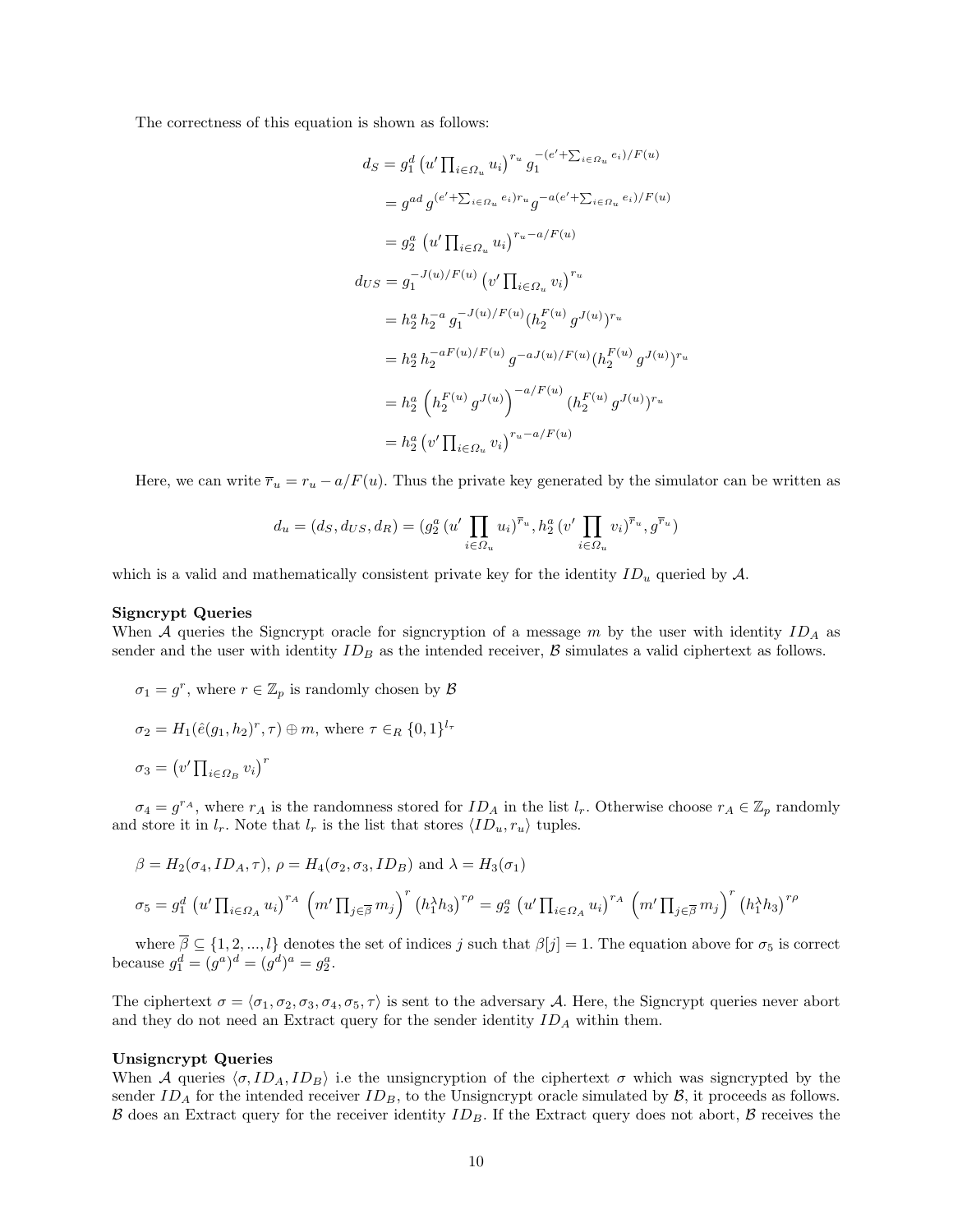private key for  $ID_B$  as output from the Extract oracle as

$$
d_B = (d_{S_B}, d_{US_B}, d_{R_B}) = (g_2^a (u' \prod_{i \in \Omega_B} u_i)^{r_B}, h_2^a (v' \prod_{i \in \Omega_B} v_i)^{r_B}, g^{r_B})
$$

The simulator uses the private keys  $d_{USB}$ ,  $d_{R_B}$  got from the extract oracle to unsigncrypt the ciphertext  $\sigma$ using the Unsigncrypt algorithm as given in the Scheme.

If the extract query aborts i.e if  $F(B) = 0 \mod p$ , the simulator proceeds as follows. The simulator calculates  $\Delta$  as given below.

$$
\Delta = \frac{\sigma_5}{g_1^d \sigma_4^{(e' + \sum_{i \in \Omega_A} e_i)} \sigma_1^{(f' + \sum_{i \in \overline{\beta}} f_i)} \sigma_1^{\theta \rho}} = \frac{\sigma_5}{d_{SA}(u' \prod_{i \in \Omega_A} u_i)^{r_A}(m' \prod_{j \in \overline{\beta}} m_j)^r \sigma_1^{\theta \rho}} = \frac{(h_1^{\lambda} h_3)^{r \rho}}{\sigma_1^{\theta \rho}} = (g_1^{(\lambda/\lambda^*)-1})^{r \rho}
$$

Then, we calculate  $\Delta^* = \Delta^{((\lambda/\lambda^*)-1)\rho)^{-1}} = g_1^r$ , where  $\lambda = H_3(\sigma_1)$ .

Now, we can obtain the message as follows.  $m = \sigma_2 \oplus H_1(\hat{e}(\Delta^*, h_2), \tau) = \sigma_2 \oplus H_1(\hat{e}(g_1^r, h_2), \tau) = \sigma_2 \oplus H_1(\hat{e}(g_1, h_2)^r, \tau)$ 

This message can be returned if the verification in Eq.(1) is satisfied. Thus, the Unsigncrypt queries never abort even if the Extract queries for the corresponding receiver identities abort.

# Challenge Phase

The adversary A can adaptively ask polynomially bound number of these Extract, Signcrypt and Unsigncrypt queries to B. When A decides that training is enough, it produces two messages  $m_0^*$  and  $m_1^*$  along with the sender identity  $ID_A^*$  and receiver identity  $ID_B^*$  adaptively and sends them to the challenger. The challenger randomly chooses  $\gamma \in \{0,1\}$  and then simulates the challenge ciphertext as follows.

 $\sigma_1^* = g^c$ 

 $\sigma_2^* = H_1(T, \tau^*) \oplus m_{\gamma}^*$ , where  $g^c$  and T are taken by B from the DBDH tuple given and  $\tau^* \in_R \{0,1\}^{l_{\tau}}$ .

$$
\sigma_3^* = (v' \prod_{i \in \Omega_B} v_i)^c = (g^c)^{J(B^*)}
$$
, where  $F(B^*) = 0 \mod p$ 

 $\sigma_4^* = g^{r_A}$ , where  $r_A \in \mathbb{Z}_p$  is randomly chosen

$$
\beta^* = H_2(\sigma_4^*, ID_A^*, \tau^*), \ \rho^* = H_4(\sigma_2^*, \sigma_3^*, ID_B^*) \text{ and } \lambda^* = H_3(\sigma_1^*)
$$
  

$$
\sigma_5^* = g_2^a \left( u' \prod_{i \in \Omega_A} u_i \right)^{r_A} \left( m' \prod_{j \in \overline{\beta^*}} m_j \right)^c \left( h_1^* h_3 \right)^{c \rho^*} = g_1^d \left( u' \prod_{i \in \Omega_A} u_i \right)^{r_A} \left( g^c \right)^{f' + \sum_{j \in \overline{\beta^*}} f_i} \left( g^c \right)^{\theta \rho^*}
$$

where  $\overline{\beta^*} \subseteq \{1, 2, ..., l\}$  denotes the set of indices j such that  $\beta^*[j] = 1$ .

Note that, the simulator will be able to successfully simulate the challenge ciphertext without aborting, as explained above, only if  $F(B^*) = 0 \mod p$ . The simulator aborts if  $F(B^*) \neq 0 \mod p$  as it will not be able to simulate the component  $\sigma_3$  when  $F(B^*) \neq 0 \mod p$ . The ciphertext  $\sigma^* = \langle \sigma_1^*, \sigma_2^*, \sigma_3^*, \sigma_4^*, \sigma_5^*, \tau^* \rangle$  is sent to the adversary A.

Here, if the simulator B was given a valid DBDH tuple i.e. if  $T = \hat{e}(g, g)^{abc}$ , then the challenge ciphertext  $\sigma^* = \langle \sigma_1^*, \sigma_2^*, \sigma_3^*, \sigma_4^*, \sigma_5^*, \tau^* \rangle$ , which is sent to the adversary A, is a valid signcryption on the message  $m_\gamma^*$  by the sender with identity  $ID_A^*$  for the receiver with identity  $ID_B^*$ .

Otherwise, if T is a random element in  $\mathbb{G}_T$ , then challenge ciphertext is indistinguishable. So, in this case the simulator will give no information about the choice of  $\gamma$  that it made.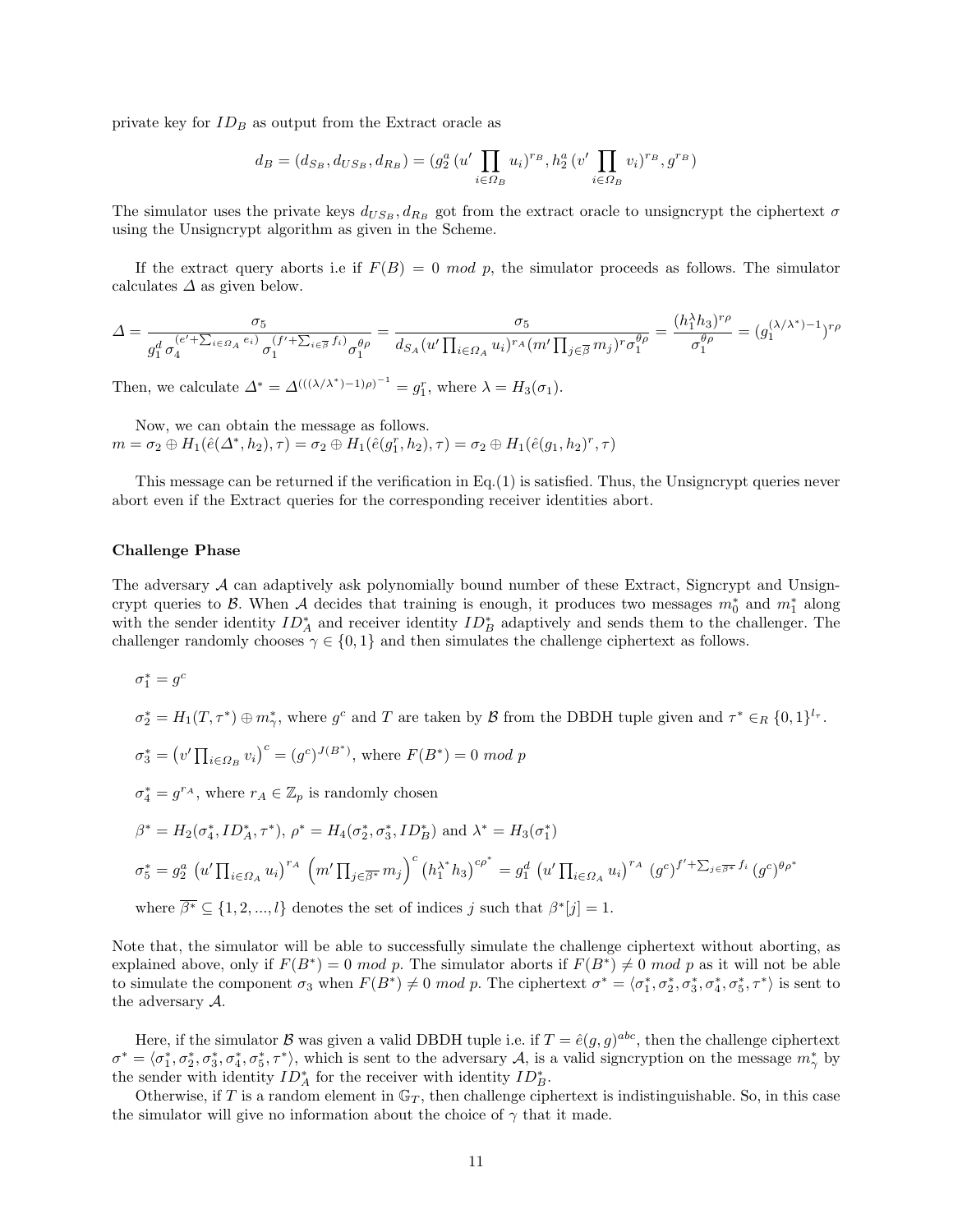#### Training Phase II

In this phase, the simulator answers to the queries from the adversary  $A$  in the same way as it did in the Training Phase I. Here, A cannot ask for the Unsigncrypt query of the challenge ciphertext  $\sigma^*$  with sender identity as  $ID_A^*$  and receiver identity as  $ID_B^*$  and the Extract query for the receiver identity  $ID_B^*$ .

The strength of our scheme is that the adversary can again query the Signcrypt Oracle for the signcryption of either of the challenge ciphertexts  $m_0^*$  or  $m_1^*$  with the sender identity as  $ID_A^*$  and receiver identity as  $ID_B^*$ , during this phase. A can also query the Extract oracle for the sender identity  $ID_A^*$ , which makes our scheme insider secure.

# Guess Phase

When the adversary A decides the training is enough, A outputs its guess  $\gamma'$  of  $\gamma$ .

If the guess  $\gamma' = \gamma$ , then the simulator outputs that T in the given DBDH tuple is valid i.e  $T = \hat{e}(g, g)^{abc}$ . Otherwise B outputs that  $\langle g, g^a, g^b, g^c, T \rangle$  is not valid DBDH tuple.

Thus,  $\beta$  simulates a challenger for the adversary  $\mathcal A$  and solves the DBDH problem with a probability  $\epsilon'$ from the forgery produced by  $A$ . This concludes the description of the simulation.

#### Analysis

In this section, we analyse the probability  $\epsilon'$  with which the simulator will be able to solve the hard problem DBDH, given that the adversary is able to produce a valid forgery with a non-negligible probability  $\epsilon$ . The simulation done is completed without aborting if in all the Extract queries,  $F(u) \neq 0 \mod l_u$  (since  $l_u(n_u + 1) < p$ ,  $F(u) \neq 0 \mod l_u \Longrightarrow F(u) \neq 0 \mod p$ , for the identity  $ID_u$  during the Training phase and if  $F(u^*) = 0 \mod p$  during the Challenge phase. Thus,  $l_u$  set as  $2(q_E)$ , sets a bound on the number of Extract queries to be asked by A, whereas no bound is needed for the number of Signcrypt and Unsigncrypt queries because the signcryption and the unsigncryption oracles are always simulated without aborting. Let us assume the events  $A_i$ ,  $A^*$  as follows.

$$
A_i: F(u) \neq 0 \mod l_u \quad ; \quad A^*: F(u^*) = 0 \mod p
$$

Thus, from the analysis done above probability for the simulation not aborting is

$$
Pr[\neg{Abort}] = Pr[\bigwedge_{i=1}^{q_E} A_i \wedge A^*]
$$

Since  $l_u(n_u+1) < p$ ,  $F(u) = 0 \mod p$  implies  $F(u) = 0 \mod l_u$ . For the event  $A^*$  to occur,  $x' + \sum_{i \in \Omega} x_i =$ 0 mod  $l_u$ , hence  $F(u^*) = 0 \mod l_u$ . And also, there should be a unique value of  $k_u$ , where  $0 \leq k_u \leq n_u$ , such that  $F(u^*) = 0 \mod p$ . Here,  $k_u$  is randomly chosen. So, the probability for the event  $A^*$  to occur is

$$
Pr[A^*] = Pr[F(u^*) = 0 \mod p \land F(u^*) = 0 \mod l_u]
$$
  
= 
$$
Pr[F(u^*) = 0 \mod l_u] Pr[F(u^*) = 0 \mod p | F(u^*) = 0 \mod l_u]
$$
  
= 
$$
\frac{1}{l_u} \frac{1}{n_u + 1}
$$

Since, the adversary cannot produce forgery on a message for which an Extract query is asked, the events  $A_i$  and  $A^*$  are independent. Also, the events  $A_i$  and  $A_j$  i.e  $F(u_i) = 0 \mod p$  and  $F(u_j) = 0 \mod p$  are independent. So,

$$
Pr[\bigwedge_{i=1}^{q_E} A_i] = \prod_{i=1}^{q_E} Pr[A_i]
$$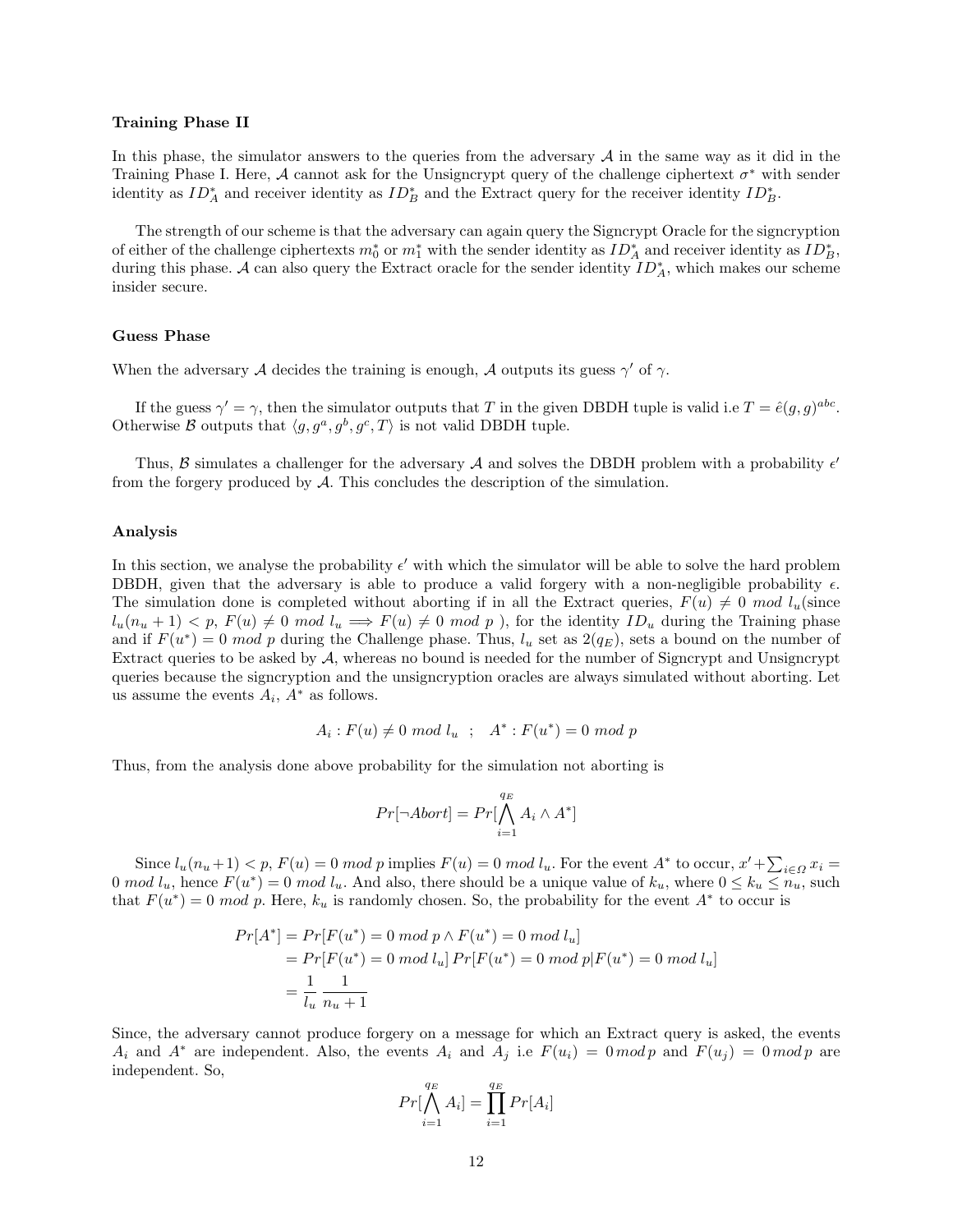Thus, the probability for not aborting becomes,

$$
Pr[\bigwedge_{i=1}^{q_E} A_i \wedge A^*] = Pr[\bigwedge_{i=1}^{q_E} A_i] Pr[A^*]
$$
  
\n
$$
\geq \left(1 - \frac{1}{l_u}\right)^{q_E} \frac{1}{l_u} \frac{1}{n_u + 1}
$$
  
\n
$$
\geq \left(1 - \frac{q_E}{l_u}\right) \frac{1}{l_u} \frac{1}{n_u + 1}
$$
  
\n
$$
Pr[\bigwedge_{i=1}^{q_E} A_i \wedge A^*] \geq \frac{1}{4(q_E)(n_u + 1)} \left(\because l_u = 2q_E\right)
$$

Thus, the probability for the challenger to produce a valid forgery  $\epsilon'$  is defined as

$$
\epsilon' \geq \frac{\epsilon}{4(q_E)(n_u+1)}
$$

The tightness of the security reduction in the proof of CCIA2 security of our scheme is of the order of the tightness of security reduction of Waters' scheme [26].

# 4.2 Unforgeability

We now prove the unforgeability property, *Strong Unforgeability under Chosen Message and Identity At*tack(SUF-CMIA) of our scheme with the following theorem.

Theorem 2. If there exists an SUF-CMIA adversary for our scheme who can create valid ciphertexts during the SUF-CMIA game explained above, with a non-negligible probability  $\epsilon$  when it runs for a polynomial time t, asking at most  $q_E$  extract queries,  $q_S$  signcrypt queries and  $q_{US}$  unsigncrypt queries, then there exists another algorithm, who can solve the Computational Diffie-Hellman (CDH) problem with probability  $\epsilon'$  in polynomial time t', where

$$
\epsilon' \ge \frac{\epsilon}{4\kappa q_E(n_u+1)(n_m+1)}
$$
  

$$
t' \le t + \mathcal{O}((n_uq_E + (n_u+l)(q_S+q_{US}))t_m + (q_E+q_S+q_{US})t_e + (q_S+q_{US})t_p)
$$

where  $n_u$  is the length of the identity string and  $n_m$  is the length of the message,  $\kappa$  is the security parameter,  $t_m, t_e, t_p$  are the time required for each multiplication, each exponentiation and each bilinear pairing respectively and l is a value large enough such that the hash functions outputting  $\{0,1\}^l$  in the scheme are collision resistant.

#### Proof

Let us assume that a  $(\epsilon, t, q_E, q_S, q_{US})$ -adversary A for our scheme exists. We will construct another algorithm  $\beta$  from this adversary  $\mathcal{A}$ , who can solve the Computational Diffie-Hellman (CDH) problem with a nonnegligible probability  $\epsilon'$  in polynomial time  $t'$ .

The algorithm B receives a CDH tuple  $\langle g, g^a, g^b \rangle$ , where g is a generator of prime order group G of order p. B simulates a challenger for the adversary A to calculate  $g^{ab}$  from the tuple given. This simulation is described as follows:

#### Setup

The simulator B sets  $l_u = 2(q_E)$  and  $l_m = \kappa$ , where  $\kappa$  is the security parameter. Here, the values of  $q_S$  and  $q_{US}$  are not included while calculating  $l_u$  because the Signcrypt queries do not abort when the Extract query within them aborts and the Unsigncrypt queries do need an Extract query within them.  $\beta$  then chooses two integers  $k_u$ ,  $k_m$  randomly such that  $0 \le k_u \le n_u$  and  $0 \le k_m \le n_m$ . For the given values of  $q_E$ ,  $q_S$ ,  $q_{US}$ ,  $n_u$ and  $n_m$ , we assume that  $l_u(n_u + 1) < p$  and  $l_m(n_m + 1) < p$ . Then, B chooses the elements  $x' \in \mathbb{Z}_{l_u}$  and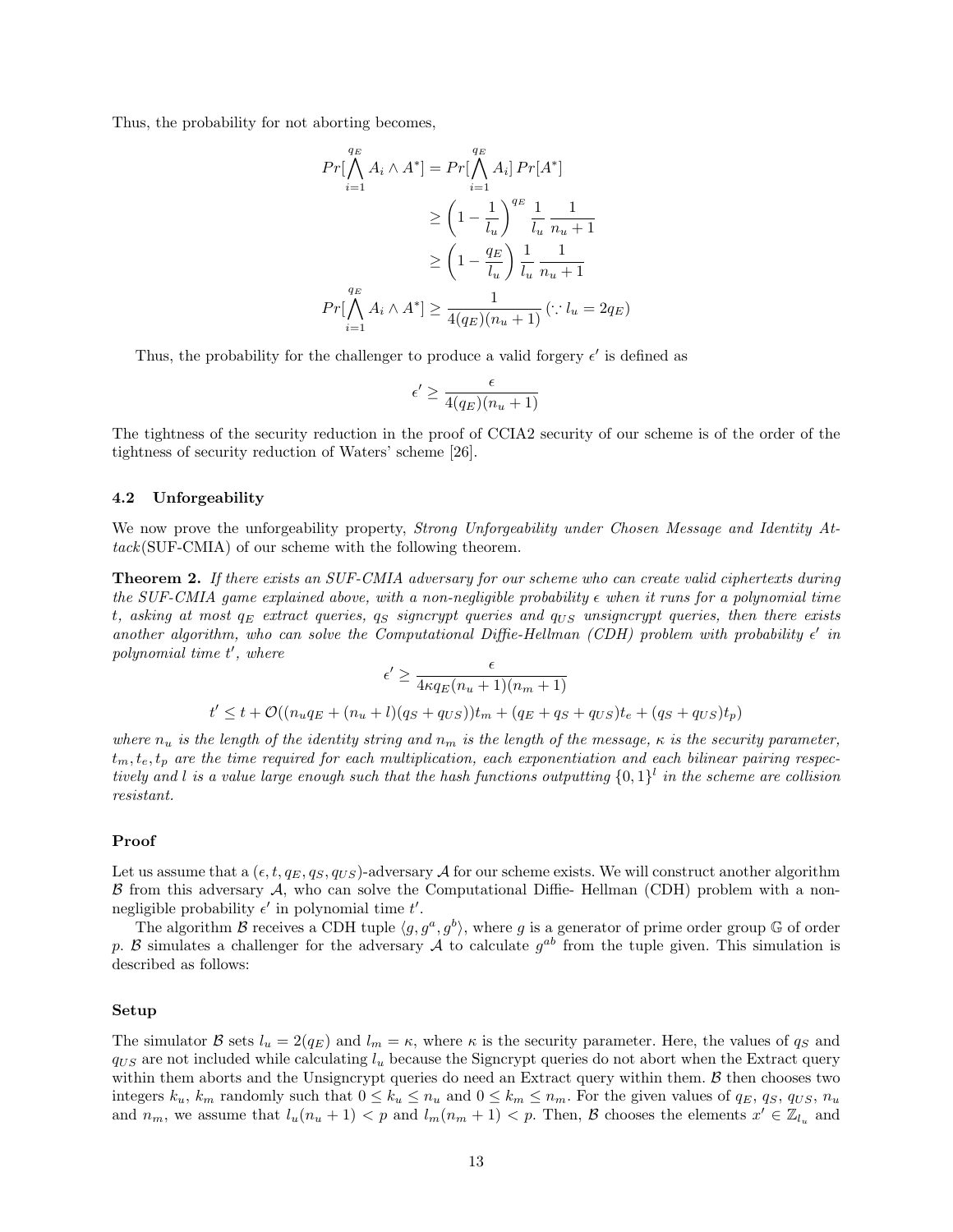$z' \in \mathbb{Z}_{l_m}$  randomly and also chooses two vectors  $\mathbb{X} = (x_i)$  of length  $n_u$  and  $\mathbb{Z} = (z_i)$  of length l where the elements of X are chosen randomly from  $\mathbb{Z}_{l_n}$  and the elements of Z are chosen randomly from  $\mathbb{Z}_{l_m}$ , with l large enough so that the hash functions are collision resistant.  $\beta$  also chooses two integers  $y'$  and  $w'$  randomly from  $\mathbb{Z}_p$  and two vectors  $\mathbb{Y} = (y_i)$  of length  $n_u$  and  $\mathbb{W} = (w_i)$  of length l, where the elements of Y and W are chosen randomly from  $\mathbb{Z}_p$ .

Here we define two pairs of functions for a user with identity  $ID_u$  and for a value  $\beta \in \{0,1\}^l$  as follows:

$$
F(u) = x' + \sum_{i \in \Omega_u} x_i - l_u k_u
$$
  

$$
J(u) = y' + \sum_{i \in \Omega_u} y_i
$$
  

$$
K(\beta) = z' + \sum_{j \in \overline{\beta}} z_j - l_m k_m
$$
  

$$
L(\beta) = w' + \sum_{j \in \overline{\beta}} w_i
$$

The simulator now sets the public parameters as follows:

 $g_1=g^a$   $g_2=g^b$   $h_1=g^\theta$   $h_3=g^{\theta'}$   $h_2=g^d$ 

where d,  $\theta$  and  $\theta'$  are chosen randomly from  $\mathbb{Z}_p$ . Here,  $g^a$  and  $g^b$  are taken by  $\mathcal B$  from the CDH tuple.

$$
u' = g^{x'-l_u k_u} g^{y'} \qquad u_i = g_2^{x_i} g^{y_i} \qquad u' \prod_{i \in \Omega_u} u_i = g_2^{F(u)} g^{J(u)}
$$

$$
m' = g^{z'-l_m k_m} g^{w'} \qquad m_i = g_2^{z_i} g^{w_i} \qquad m' \prod_{i \in \overline{\beta}} m_i = g_2^{K(\beta)} g^{L(\beta)}
$$

Finally, B chooses an integer e' randomly from  $\mathbb{Z}_p$  and a vector  $\mathbb{E} = (e_i)$  of length  $n_u$ , where the elements of  $\mathbb E$  are chosen randomly from  $\mathbb Z_p$ .

$$
v' = g^{e'}
$$
  $v_i = g^{e_i}$   $v' \prod_{i \in \Omega_u} v_i = g^{e'} g^{\sum_{i \in \Omega_u} e_i} = g^{e' + \sum_{i \in \Omega_u} e_i}$ 

There are four one-way, collision resistant, cryptographic hash functions defined as  $H_1: \mathbb{G}_T \times \{0,1\}^{l_{\tau}} \to$  $\{0,1\}^{n_m}, H_2: \{0,1\}^{|p|+n_u+l_{\tau}} \to \{0,1\}^l, H_3: \mathbb{G} \to \mathbb{Z}_p^*$  and  $H_4: \{0,1\}^{n_m+|p|+n_u} \to \mathbb{Z}_p^*$ , where  $l_{\tau} \approx 40$ .

## Training Phase

The simulator during this phase answers to the queries from the adversary  $A$  as follows.

### Extract Queries

The simulator  $\beta$  does not know the master secret key  $g_2^a$ . So, when the adversary  $\mathcal A$  asks for the private key of an identity  $ID_u$ ,  $\beta$  responds as follows.  $\beta$  calculates  $F(u)$  for the identity  $ID_u$ . If  $F(u) = 0 \text{ mod } p$ , the simulator aborts. Otherwise, B randomly chooses  $r_u \in \mathbb{Z}_p$  and calculates the private key as

$$
d_u = (d_S, d_{US}, d_R) = \left( g_1^{-J(u)/F(u)} \left( u' \prod_{i \in \Omega_u} u_i \right)^{r_u}, g_1^d \left( v' \prod_{i \in \Omega_u} v_i \right)^{r_u} g_1^{-(e' + \sum_{i \in \Omega_u} e_i)/F(u)}, g_1^{-1/F(u)} g^{r_u} \right)
$$

where  $\Omega_u \subseteq \{1, 2, ..., n_u\}$  is the set of indices i such that  $ID_u[i] = 1$ .

#### Signcrypt Queries

When A queries the Signcrypt oracle for signcryption of message m by the identity  $ID_A$  and with  $ID_B$  as the intended receiver,  $\beta$  simulates a valid ciphertext as follows.

B asks for the Extract query of the sender identity  $ID_A$ . If  $F(A) \neq 0 \mod l_u$ , B follows the Signcrypt algorithm using the private key  $d_A$  for identity  $ID_A$  got from the Extract algorithm to signcrypt the given message m as done by identity  $ID_A$  and with  $ID_B$  as the intended receiver.

Else if  $F(A) = 0 \mod p$ , B proceeds as follows.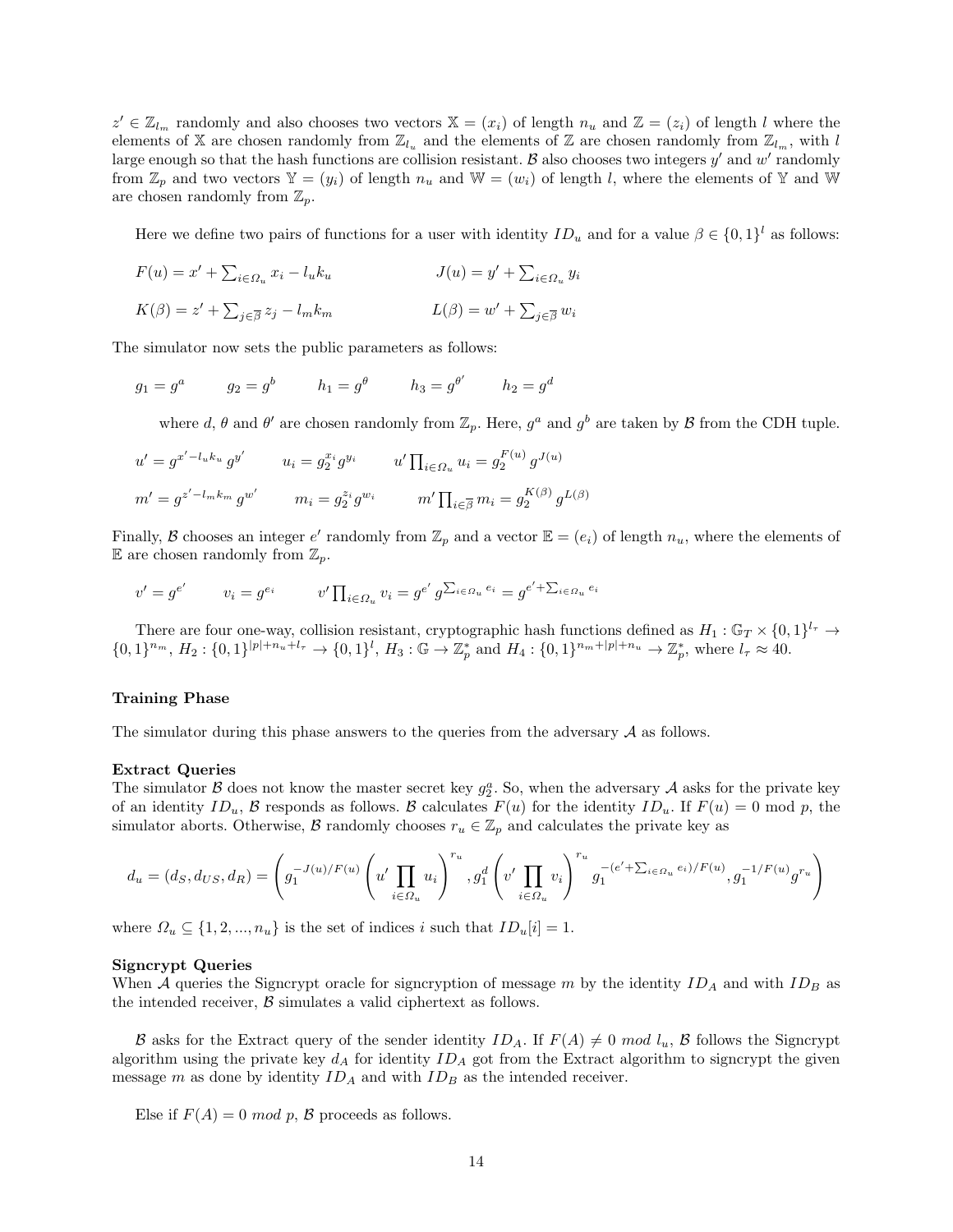- 1. Choose  $r \in \mathbb{Z}_p$  randomly and calculate the following parameters.
- 2.  $\sigma_4 = g^{r_A}$ , where  $r_A$  is taken from the list  $l_r$  corresponding to  $ID_A$ . If there is no entry for  $ID_A$  in  $l_r$ , then choose  $r_A \in_R \mathbb{Z}_p$  and store  $\langle ID_A, r_A \rangle$  in  $l_r$ .
- 3.  $\beta = H_2(\sigma_4, ID_A, \tau)$ , where  $\tau \in_R \{0, 1\}^{l_{\tau}}$
- 4. If  $K(\beta) = 0 \mod p$ , repeat the simulation process from Step 3 by choosing a different  $\tau \in_R \{0,1\}^{l_{\tau}},$  else continue.

5. 
$$
\sigma_1 = g^r g_1^{-1/K(\beta)} = g^{\overline{r}}
$$
 and  $\lambda = H_3(\sigma_1)$ 

 $\delta. \ \sigma_2 = H_1(\hat{e}(g_1,h_2)^r \, \hat{e}(g_1,g_1)^{-d/K(\beta)}, \tau) \oplus m = H_1(\hat{e}(g_1,h_2)^r \, \hat{e}(g_1,g^d)^{-a/K(\beta)}, \tau) \oplus m = H_1(\hat{e}(g_1,h_2)^{\overline{r}},\tau) \oplus m$ m

7. 
$$
\sigma_3 = (v' \prod_{i \in \Omega_B} v_i)^r g_1^{-(e' + \sum_{i \in \Omega_B} e_i)/K(\beta)} = (g^{(e' + \sum_{i \in \Omega_B} e_i)})^r g_1^{-(e' + \sum_{i \in \Omega_B} e_i)/K(\beta)} = (v' \prod_{i \in \Omega_B} v_i)^{\overline{r}}
$$

8. 
$$
\rho = H_4(\sigma_2, \sigma_3, ID_B)
$$
  
\n9. 
$$
\sigma_5 = (u' \prod_{i \in \Omega_A} u_i)^{r_A} (m' \prod_{j \in \overline{\beta}} m_j)^r g_1^{-L(\beta)/K(\beta)} (h_1^{\lambda} h_3)^{r\rho} g_1^{-(\theta \lambda + \theta')\rho/K(\beta)}
$$
  
\n
$$
= (u' \prod_{i \in \Omega_A} u_i)^{r_A} g_2^a (m' \prod_{j \in \overline{\beta}} m_j)^{r-a/K(\beta)} (h_1^{\lambda} h_3)^{(r-a/K(\beta))\rho}
$$
  
\n
$$
= g_2^a (u' \prod_{i \in \Omega_A} u_i)^{r_A} (m' \prod_{j \in \overline{\beta}} m_j)^{\overline{r}} (h_1^{\lambda} h_3)^{\overline{r}\rho}
$$

where  $\overline{\beta} \subseteq \{1, 2, ..., l\}$  denotes the set of indices j such that  $\beta[j] = 1$ . The above steps in the calculation of  $\sigma_5$  take place similar to the simulation of  $d_S$  in the Extract algorithm.

10. The ciphertext  $\sigma = \langle \sigma_1, \sigma_2, \sigma_3, \sigma_4, \sigma_5, \tau \rangle$  is sent to the adversary A.

Here, since  $\beta$  is chosen in such a way that  $K(\beta) \neq 0 \mod p$ , this simulation of the signcrypted ciphertext  $\sigma$  never aborts. Thus, Signcrypt queries never abort.

#### Unsigncrypt Queries

When A queries  $\langle \sigma, ID_A, ID_B \rangle$  i.e the unsigncryption of the ciphertext  $\sigma$  which was signcrypted by the sender  $ID_A$  for the intended receiver  $ID_B$ , to the challenger simulated by  $B$ , it proceeds as follows.

B can directly calculate  $\hat{e}(g_1, h_2)^r$  as  $\hat{e}(g_1, h_2)^r = \hat{e}(g_1, g)^{dr} = \hat{e}(g_1, g^r)^d = \hat{e}(g_1, \sigma_1)^d$ 

The calculation of  $\hat{e}(g_1, h_2)^r$  can also be done as per the Unsigncrypt algorithm first by simulating  $\langle d_{USB}, d_{R_B} \rangle$  for the receiver identity  $ID_B$  as

$$
\langle d_{US_B}, d_{R_B} \rangle = \langle g_1^d \left( v' \prod_{i \in \Omega_B} v_i \right)^{r_B} = h_2^a \left( v' \prod_{i \in \Omega_B} v_i \right)^{r_B}, g^{r_B} \rangle
$$

where  $r_B$  is randomly chosen from  $\mathbb{Z}_p$  and then  $\hat{e}(g_1, h_2)^r = \frac{\hat{e}(d_{US_B}, \sigma_1)}{\hat{e}(d_{US_B}, \sigma_1)}$  $\hat{e}\left(d_{R_B}, \sigma_3\right)$ 

Then, in both these cases, m is calculated as  $m = \sigma_2 \oplus H_1(\hat{e}(g_1, h_2)^r, \tau)$ 

Verification is done as mentioned in the Unsigncrypt algorithm and m is returned if this verification test is passed, else ⊥ is returned. Note that, the Unsigncrypt queries never get aborted for a valid ciphertext.

# Forgery Phase

The adversary A can ask polynomially bound number of these queries to  $\beta$  adaptively. When the adversary feels that the training is enough, it produces a valid forgery  $\sigma^* = \langle \sigma_1^*, \sigma_2^*, \sigma_3^*, \sigma_4^*, \sigma_5^*, \tau^* \rangle$ , where  $\sigma^*$  is a valid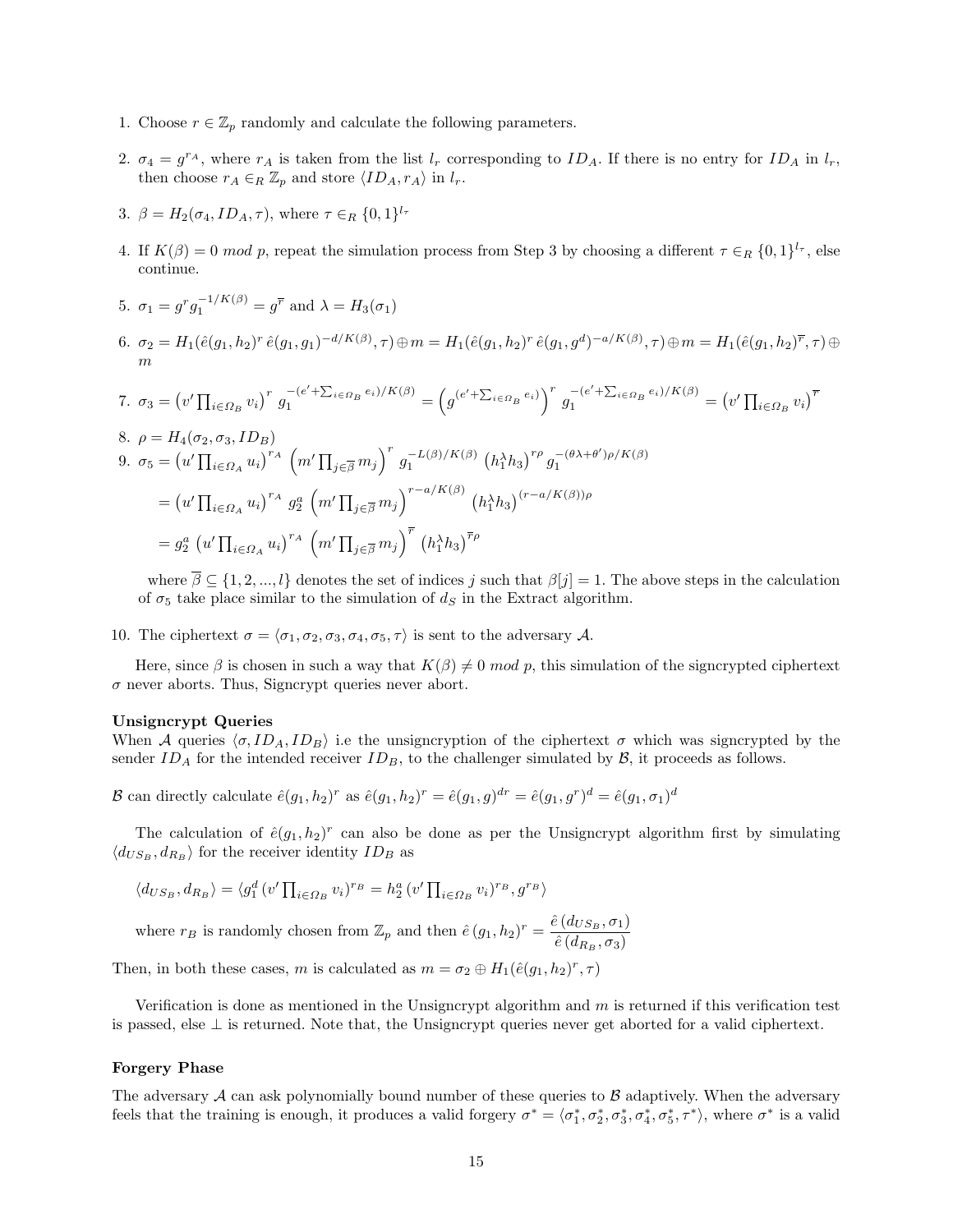signcrypted ciphertext for the message  $m^*$  by the identity  $ID_A^*$  for the identity  $ID_B^*$  who is the intended receiver. Here, note that as per the security model for SUF-CMIA, the  $\langle \sigma^*, m^*, ID_A^*, ID_B^* \rangle$  given by the adversary A is valid only when  $\langle \sigma^*, m^* \rangle$  is not the output of any Signcrypt Query with  $ID_A^*$  as the sender identity and with  $ID_B^*$  as the intended receiver. But, there is no constraint on the adversary that the forgery should be on a message  $m^*$  that was not a part of any Signcrypt Query with the sender and receiver identities as  $ID_A^*$  and  $ID_B^*$  respectively. A can also adaptively choose the sender identity  $ID_A^*$  and receiver identity  $ID_B^*$ , irrespective of the Signcrypt queries during the Training phase. A sends  $\langle \sigma^*, m^*, ID_A^*, ID_B^* \rangle$  to B.

When the simulator receives the tuple  $\langle \sigma^*, m^*, ID_A^*, ID_B^* \rangle$ , it calculates the solution to the given instance of the CDH problem as follows.

$$
\frac{\sigma_5^*}{\sigma_4^{*J(A^*)}\,\sigma_1^{*L(\beta^*)}\,\sigma_1^{(\theta\lambda^*+\theta')\rho}} = \frac{g_2^a(g_2^{F(A^*)}\,g^{J(A^*)})^{r_A}\,(g_2^{K(\beta^*)}\,g^{L(\beta^*)})^r\,(h_1^{\lambda}h_3)^{r\rho})}{(g^{r_A})^{J(A^*)}\,(g^r)^{L(\beta^*)}(g^r)^{(\theta\lambda^*+\theta')\rho}} = g_2^a = g^{ab}
$$
\nwhere  $\lambda^* = H_3(\sigma_1^*), \, \rho = H_4(\sigma_2^*, \sigma_3^*, ID_B^*)$  and  $\beta^* = H_2(\sigma_4^*, ID_A^*, \tau^*)$ 

This can happen only when where  $F(A^*) = 0 \mod p$  and  $K(\beta^*) = 0 \mod p$ . The simulator aborts otherwise.

Thus, the simulator solves the given instance of the CDH problem with probability  $\epsilon'$ , from the forgery produced by the adversary  $\mathcal{A}$ , by simulating a challenger for  $\mathcal{A}$ .

# Analysis

Here, we analyse the probability  $\epsilon'$  with which the simulator will be able to solve the instance of the CDH problem given to the challenger, given that the adversary is able to produce a valid forgery with a nonnegligible probability  $\epsilon$ . The simulation done is completed without aborting if for all the Extract queries of identity  $ID_u$ ,  $F(u) \neq 0 \mod l_u$  and if  $F(u^*) = 0 \mod p$  and  $K(\beta^*) = 0 \mod p$  during the Forgery phase. Let us assume the events  $A_i$ ,  $A^*$  and  $B^*$  as follows.

$$
A_i: F(u) \neq 0 \mod l_u \ ; \ A^*: F(u^*) = 0 \mod p \ ; \ B^*: K(\beta^*) = 0 \mod p
$$

Thus, from the analysis done above, the probability for the simulation not aborting is

$$
Pr[\neg{Abort}] = Pr[\bigwedge_{i=1}^{q_E} A_i \wedge A^* \wedge B^*]
$$

The estimation of  $Pr[\neg Abort]$  is similar to the one done after the IND-CCIA2 game. The probability for the challenger to produce a valid forgery  $\epsilon'$  is defined as

$$
\epsilon' \ge \frac{\epsilon}{4\kappa q_E(n_u+1)(n_m+1)}\tag{2}
$$

Thus, the probability for the challenger to solve the instance of CDH problem in the unforgeability game is  $\Theta(2^{\kappa})$  times more for our scheme than [20]. This makes the security reduction of our scheme tighter than [20].

# 5 Efficiency

The Signcrypt algorithm of our scheme performs one bilinear pairing operation while calculating  $\hat{e}(g_1, h_2)^r$ . But note that  $\hat{e}(g_1, h_2)$  can be precomputed before the protocol begins since both  $g_1$  and  $h_2$  are public parameters and they are same for all runs of the protocol. The algorithm also performs 5 exponentiations (4 of elements of group G and one of element of  $\mathbb{G}_T$ ). The unsigncrypt algorithm performs 6 bilinear pairing operations of which  $\hat{e}(g_1, g_2)$  can be precomputed and one exponentiation of an element of group G. Note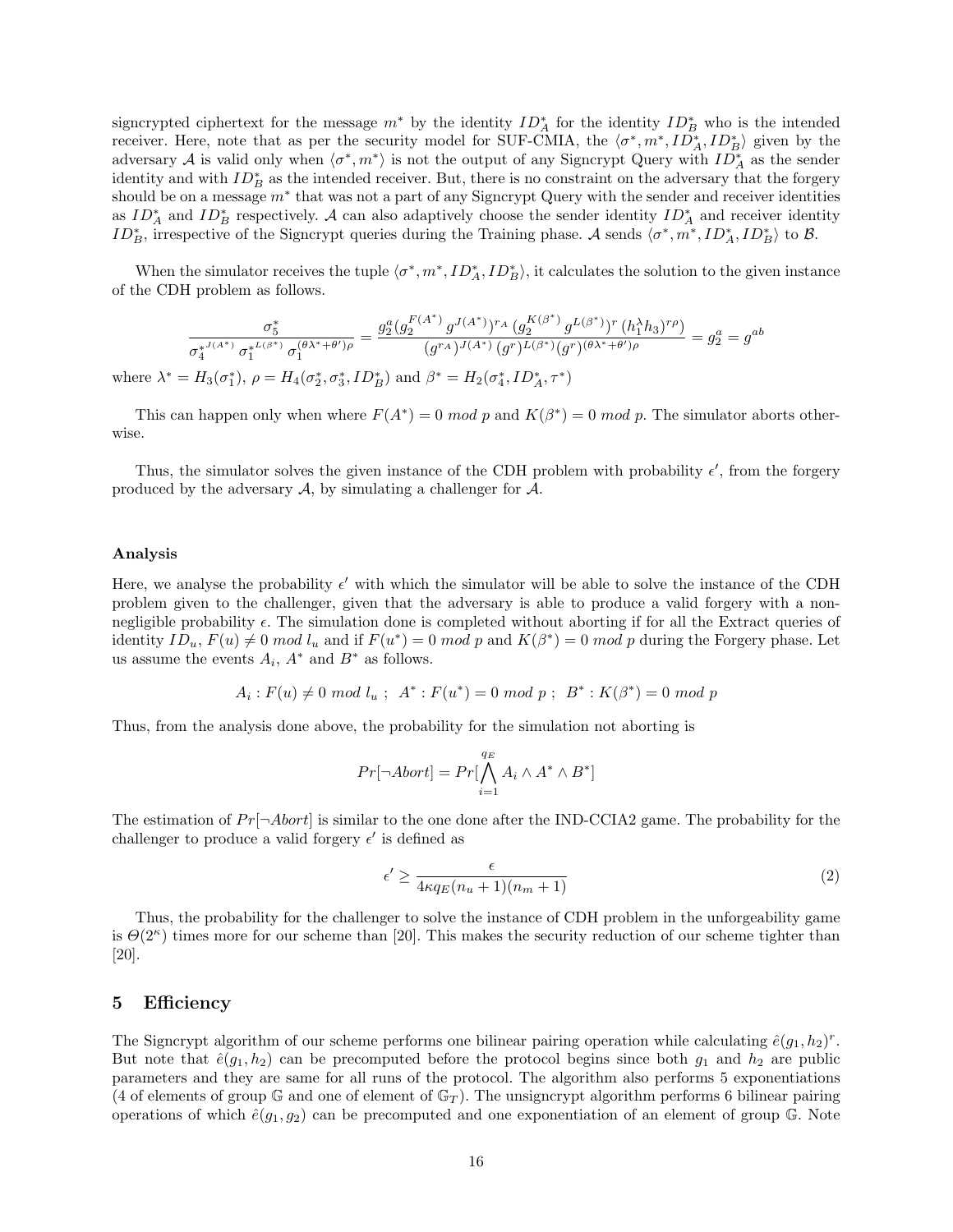that the calculation of  $(h_1 \lambda h_3)^\rho$  involves only one exponentiation according to the well known "square and multiply" technique explained in [19]. When the number of computations performed by our scheme and the scheme in Li et al. [14] are compared (excluding the precomputed values), our scheme performs one exponentiation less than [14] with same number of bilinear pairings.

Since none of the ID based signcryption schemes without random oracles are provably secure in the literature, we will compare the efficiency of our scheme with the ID based signcryption scheme  $\pi$  that was conceptually formatted in [21] obtained by the 'Sign then Encrypt' approach. Note that  $\pi$  is the most efficient signcryption scheme that can be got by the direct combination of IBE and IBS schemes, since [20] and [12] are the most efficient IBS and IBE schemes with SUF-CMA and IND-CCA2 properties respectively in the standard model.

| <b>Scheme</b>               | Secret key size | Ciphertext size       | $\#$ pairings<br>Signcrypt, Unsigncrypt | #exponentiations<br>Signcrypt, Unsigncrypt |
|-----------------------------|-----------------|-----------------------|-----------------------------------------|--------------------------------------------|
| $ \pi$ (Direct combination) | 5 p             | $2 p +n_m$            | $0(+1), 5(+1)$                          | 8, 3                                       |
| Ours                        | 3 p             | $4 p  + n_m + l_\tau$ | $0(+1), 5(+1)$                          | 5, 1                                       |

Table 1. Computational Complexity of  $\pi$  and Ours

The numbers shown in the brackets indicate the values that can be precomputed before the algorithm begins (and they remain same for all runs of the protocol)

# 6 Conclusion

We have presented the first secure ID based signcryption scheme and proven its security in the standard model. This scheme satisfies the strongest notions of security available for the signcryption schemes. Moreover, it has additional interesting properties such as public ciphertext verifiability which is very useful in the context of firewalls and spam filters. The security reduction is also tighter compared to many other schemes in the standard model. There is a trade-off in this scheme between the size of public parameters and the tightness to the underlying hard assumption. In our scheme we have included some extra parameters namely a unsigncryption key to increase the probability to a much larger value so that the security of our scheme is more tight to the underlying hard problem much more than the existing signcryption schemes. An interesting and potential future direction will be designing a more efficient protocol with reduced public parameters, key size and reduced ciphertext size.

Acknowledgements: We sincerely thank Prof. Qiong Huang for shepherding and for pointing us a subtle inconsistency in the proof. We also thank the anonymous reviewers of the ProvSec 2012 program committee for their insightful reviews.

# References

- 1. Jee Hea An, Yevgeniy Dodis, and Tal Rabin. On the security of joint signature and encryption. In EUROCRYPT, pages 83–107, 2002.
- 2. Paulo S. L. M. Barreto, Benoît Libert, Noel McCullagh, and Jean-Jacques Quisquater. Efficient and provablysecure identity-based signatures and signcryption from bilinear maps. In ASIACRYPT, pages 515–532, 2005.
- 3. Mihir Bellare and Sarah Shoup. Two-tier signatures, strongly unforgeable signatures, and fiat-shamir without random oracles. In Public Key Cryptography, pages 201–216, 2007.